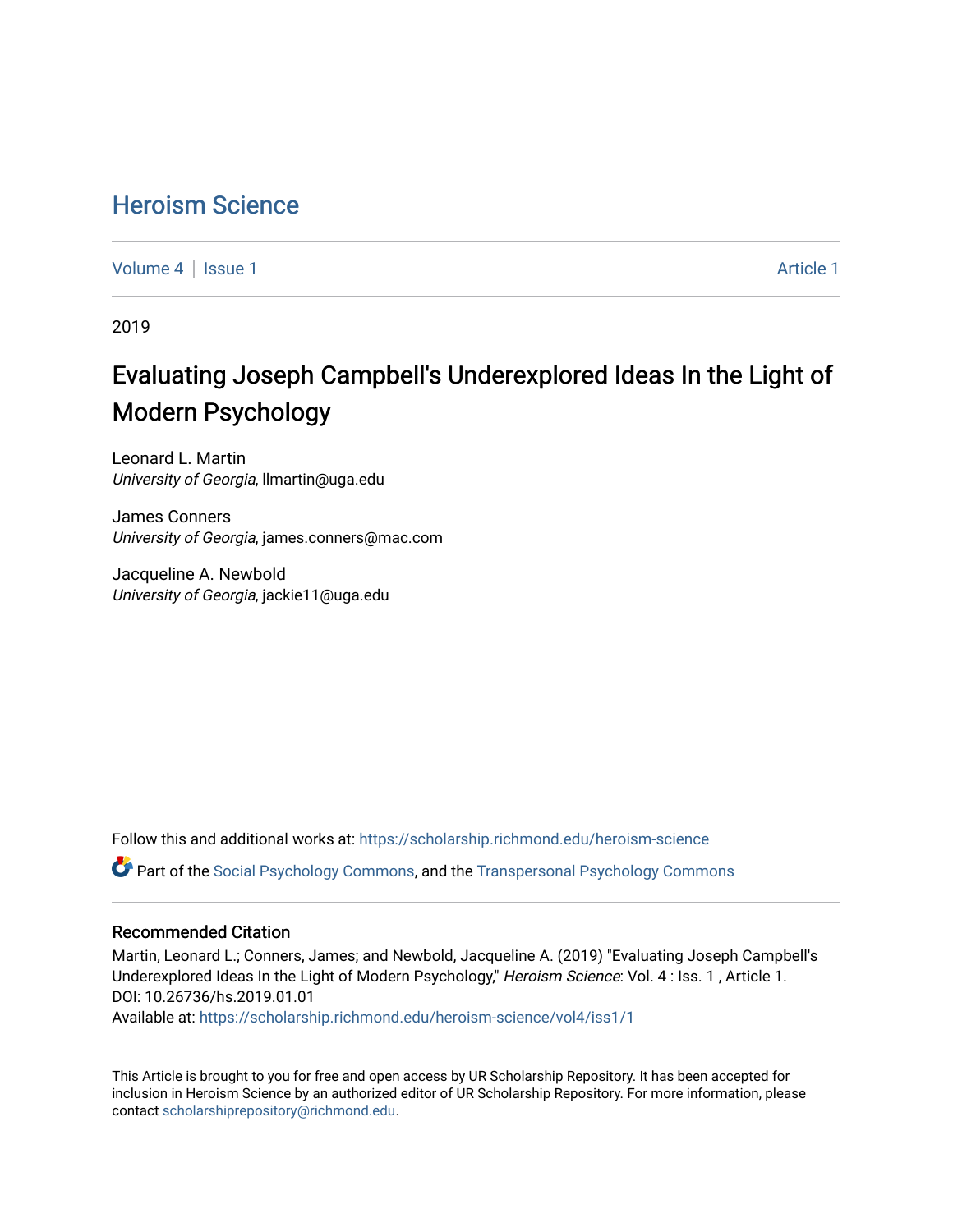**Heroism Science: An Interdisciplinary Journal (ISSN 2573-7120)** https://scholarship.richmond.edu/heroism-science/

**Vol. 4 No. 1 (2019)** 

# Evaluating Joseph Campbell's Underexplored Ideas in the Light of Modern Psychology



*LEONARD L. MARTIN JAMES CONNERS JACQUELINE NEWBOLD<sup>1</sup> University of Georgia* [llmartin@uga.edu](mailto:llmartin@uga.edu)

**ABSTRACT**: Joseph Campbell was a scholar of comparative mythology and religion who attained great popularity by promoting the importance of mythology in people's everyday lives. His ideas have not been subjected to rigorous testing, however. So, it is unclear if they are useful for people trying to attain optimal psychological functioning or if they could contribute to current research and theorizing in psychology. In this paper, we summarized Campbell's psychology-related ideas. Then, we assessed those ideas in relation to modern psychology research. We found that many of Campbell's ideas are consistent with existing evidence and theory. This means his ideas could stimulate and organize future research and they could help people attain optimal functioning.

*KEYWORDS: Joseph Campbell, mythology, optimal functioning, hero's journey* 

**Article History** *Received: July 1, 2018 Received in revised form: November 14, 2018 Accepted: November 18, 2018 Available online: January 10, 2019*

<sup>1</sup> Copyright 2019 Heroism Science

 $\overline{a}$ 

ISSN: 2573-7120 | Licensed under the Creative Commons, Attribution-NonCommercial-NoDerivs (CC By-NC-ND)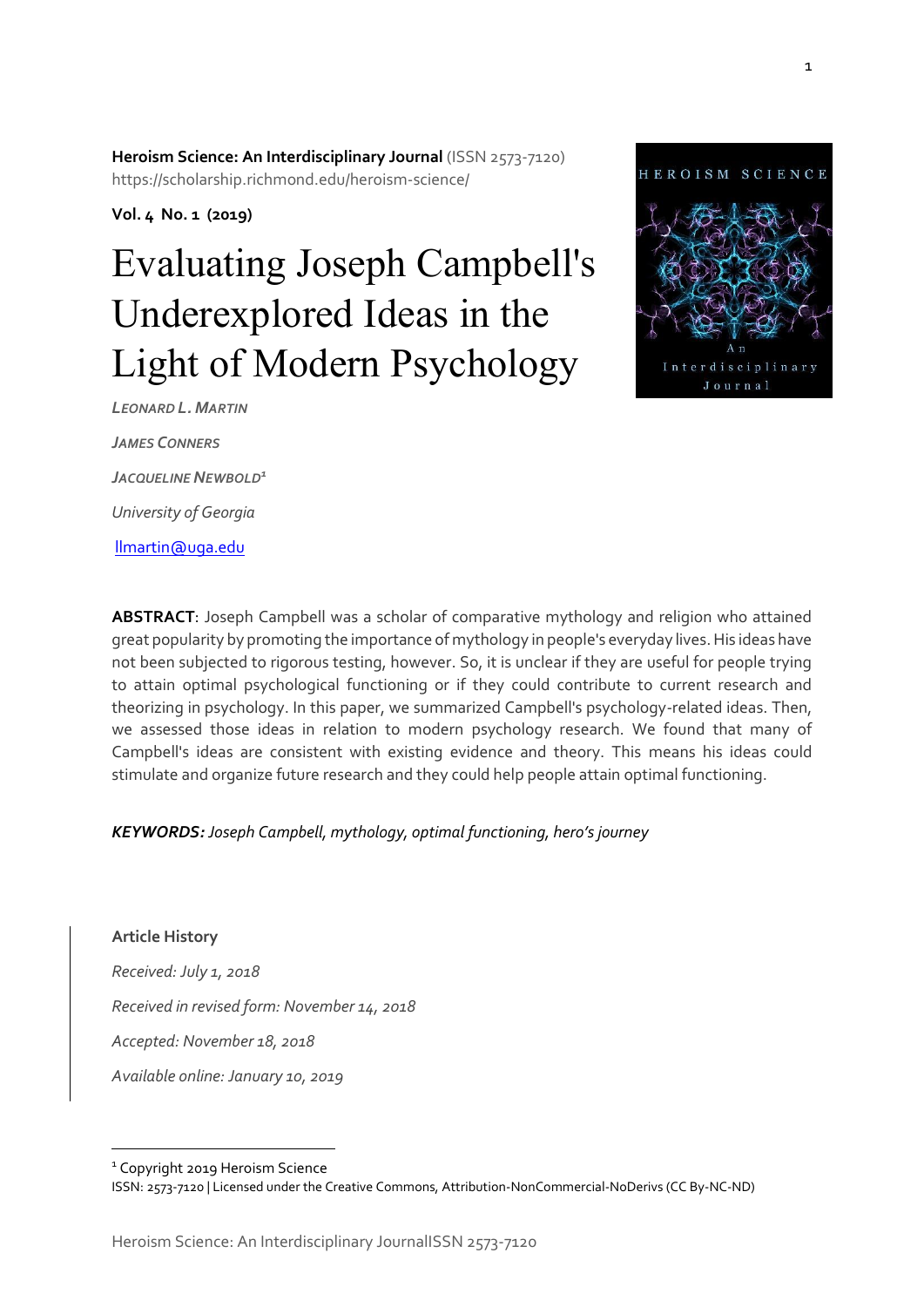# **1 EVALUATING JOSEPH CAMPBELL'S UNDEREXPLORED IDEAS IN THE LIGHT OF MODERN PSYCHOLOGY**

Joseph Campbell was a scholar of mythology and comparative religion whose ideas have been widely embraced by the public. His books, including *The Hero with a Thousand Faces* (1949) and *The Masks of God* (1968), still reside near the top of bestseller lists decades after their publication (e.g., Amazon.com), and the 1988 broadcast of his interviews with Bill Moyers attracted over 30 million viewers, making it one of the most popular series in the history of American public television (Moyers & Company, 2018). His aphorism "Follow your bliss" has cemented itself into the public consciousness to such an extent that it can now be found on mugs, t-shirts, and bumper stickers. A single Google search of the phrase returned 863,000 hits. Even *YouTube* is replete with talks by Campbell, as well as personal tributes to the man and his ideas, and these videos have garnered hundreds of thousands of views.

Interestingly, this wide public acceptance of Campbell's ideas has not been matched by an interest in those ideas by the scientific community. Few of Campbell's ideas have been subjected to rigorous empirical scrutiny. The research that has been published has been conducted relatively recently and has focused primarily on the hero's journey. There are now books (Allison & Goethals, 2011), empirical articles (e.g., Efthimiou & Franco, 2017; Robertson & Lawrence, 2015; Tomazos, 2016), and whole journals (*Heroism Science*) presenting serious scientific research into this issue. This is certainly good, but there are still a number of Campbell's psychology-related ideas that remain unexplored.

Our goal in this paper was to evaluate these underexplored ideas. Because we could find no research directly these ideas, we evaluated them using what seemed to us to be relevant studies conducted for independent reasons. For example, to evaluate Campbell's claim that people are not looking for meaning in life but an experience of being alive, we reviewed research on the relation between meaning and life satisfaction (Kulkarni, Anderson, Sanders, Newbold & Martin, 2015). To evaluate his claim that where you stumble there lays your treasure, we reviewed research on post-traumatic growth (Tedeschi & Calhoun, 2004). We began by discussing Campbell's conceptualization of myth.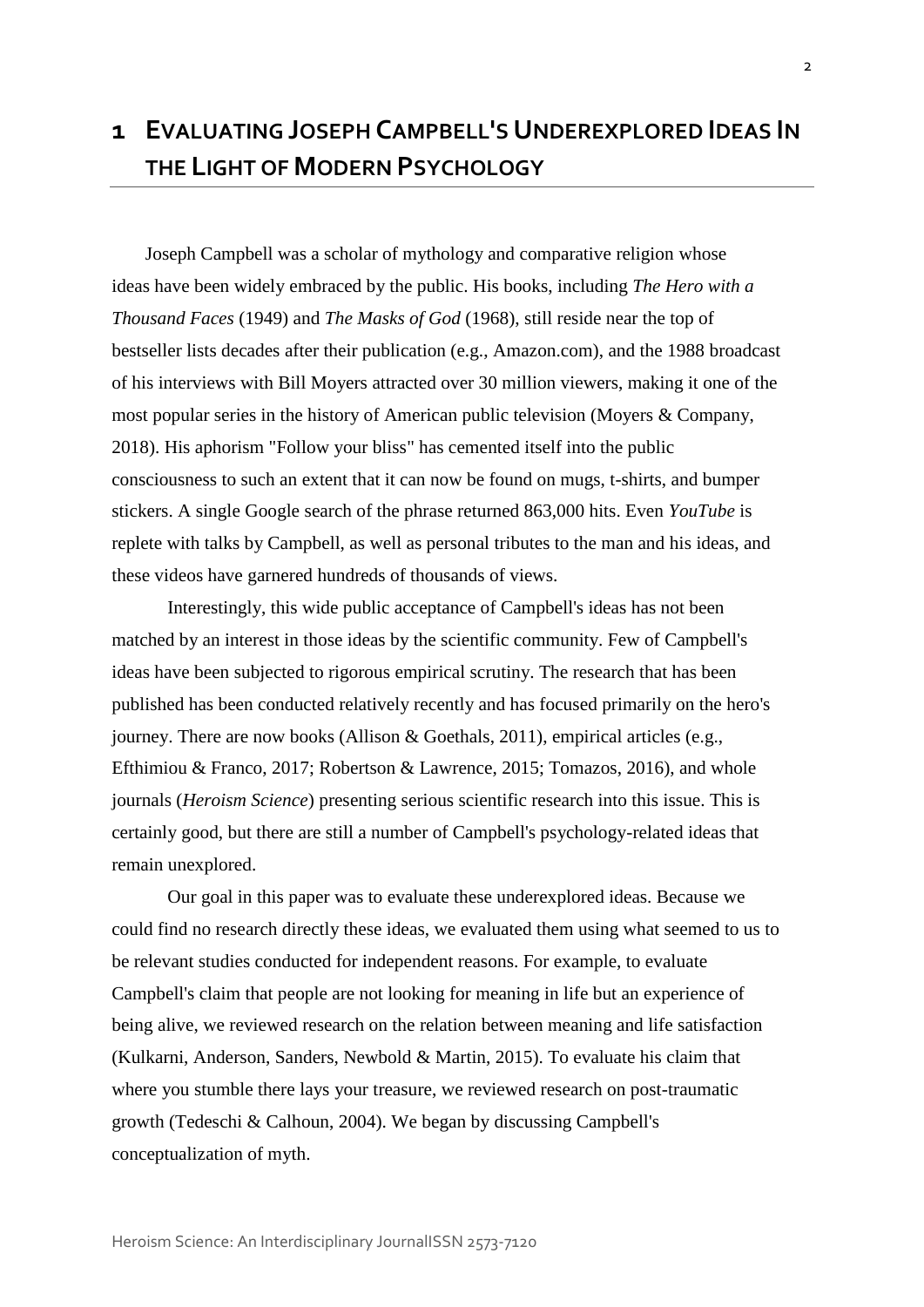#### **What Are Myths?**

Over the course of his career, Campbell offered-up a variety of definitions of myth. He suggested, for example, that myths are: "other people's religion" (Campbell, 2013a, p. 8), clues to the spiritual potentialities of life" (Campbell & Moyers, 1988, p. 5), and "a metaphor transparent to transcendence" (Campbell, 1990, p. 40). Alongside of these differences, however, he routinely suggested that myths are narratives bound in time and culture that should not be taken literally. In his words, "Every myth is psychologically symbolic. Its narratives and images are to be read, therefore, not literally, but as metaphors" (Campbell, 2002, p. 28).

When understood as metaphors, myths help people cope with basic problems of life, such as reconciling our consciousness with the way things really are. According to Campbell (2013c), "Consciousness has other notions of how things ought to be, what virtue is and so on. One of the problems that Man has to face is reconciling himself to the foundations of his own existence, and this is the first function of mythology." In other words, people have their own desires for how things should be and these desires may put them at odds with the way things are.

To exemplify the lack of congruence between the way things are and people's desires Campbell told the story of a Buddhist monk he knew who had bought buckets of baitfish with the goal of setting the fish free (Campbell, 1991). The monk carried the fish to the seashore, blessed them, and released them into the water. As he did, though, pelicans swooped in and began to eat the fish. This was not the outcome the monk had in mind. So, he began running up and down the shore, waving his robe at the pelicans, trying to chase them away. The moral of the story, according to Campbell, is that the monk's compassion for the baitfish led him to ignore the needs of the pelicans or the way of nature more generally. "What is good for pelicans is bad for fish, and this monk had taken sides. He was not in the middle place" (Campbell, 1991, p. 210).

Myths help us attain this middle place by giving us "a certain distance from our role," and enabling us "to appreciate the role of somebody on the other side of the court... There are always opposite values on the opposite side of the fence, and if you are playing it, it's going to be a much more human, congenial, and successful life you will be leading" (Campbell, 2013b). Campbell gave the example of two people in a tennis match (Toms, 1990). Each has to strive to win. Otherwise, there would be no match. But each also has to accept the perspective of the umpire who calls the ball in or out regardless of which player benefits.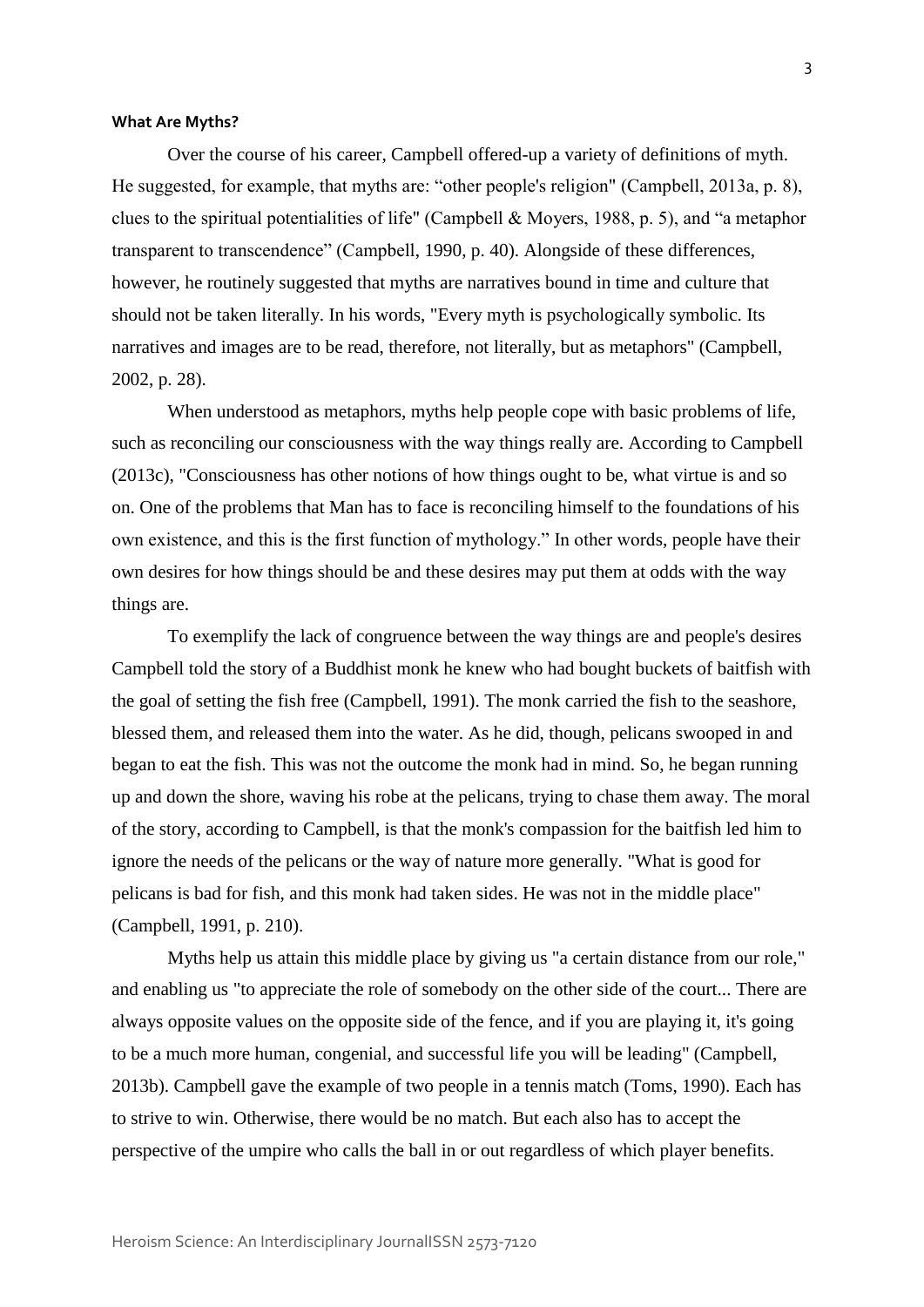By helping us weaken our attachment to our egocentric perspective, myth "opens the world to … the mystery that underlies all forms." (Campbell, 1988, p. 31). When we open up in this way, "the universe becomes, as it were, a holy picture. You are always addressing the transcendent mystery through the conditions of your actual world." (Campbell, 1988, p. 31). As a result, people may experience a "sense of wonder and awe before the absolute mystery of being itself with affirmation and with gratitude" (Campbell, 2013a). Thus, one of the main functions of myth is to help people move beyond their egocentric perspective to a selftranscendent one, and experience life as it is with awe and gratitude. In this context, egocentrism refers to an individual's attachment to his or her own perspectives, viewpoints, truths, and construal of self, whereas self-transcendence involves moving beyond selfcentered consciousness, seeing things with a clear awareness of human nature and human problems, and attaining some freedom from biological and social conditioning (Levenson, Jennings, Aldwin, & Shiraishi, 2005).

#### **The Hero's Journey**

How do people move past an egocentric perspective to a self-transcendent one? Campbell outlined the process in his well-known hero's journey. The basic motif of the journey is "leaving one condition, then finding the source of life to bring you forth in a richer or more mature or other condition" (Campbell, 1988, p. 152). "You as you know yourself are not the final term of your being. And you must die to that, one way or another, in giving of yourself to something, or in being annihilated actually physically" (Campbell, 1988, p. 188).

Campbell also described the process for annihilating the egocentric self. "I always tell my students 'Follow your bliss' ... where the deep sense of being in form and going where your body and soul want to go, when you have that feeling, then stay with it and don't let anyone throw you off" (Campbell, 1988, p. 147). To find your bliss you must "keep your mind on those moments when you feel most happy, when you really are happy — not excited, not just thrilled, but deeply happy. This requires a little bit of self-analysis. What is it that makes you happy? Stay with it, no matter what people tell you" (Campbell, 1988, p. 193). Thus, the way for people to move past their egocentric perspective is to find the values that really drive them and that are not merely put upon them by society.

The call to do what makes you happy regardless of what other people tell you could easily be interpreted as a call to self-centered hedonism. This is not what Campbell had in mind, though. In fact, he argued explicitly against this view when he said, "Following your bliss is not self-indulgent, but vital; your whole physical system knows that this is the way to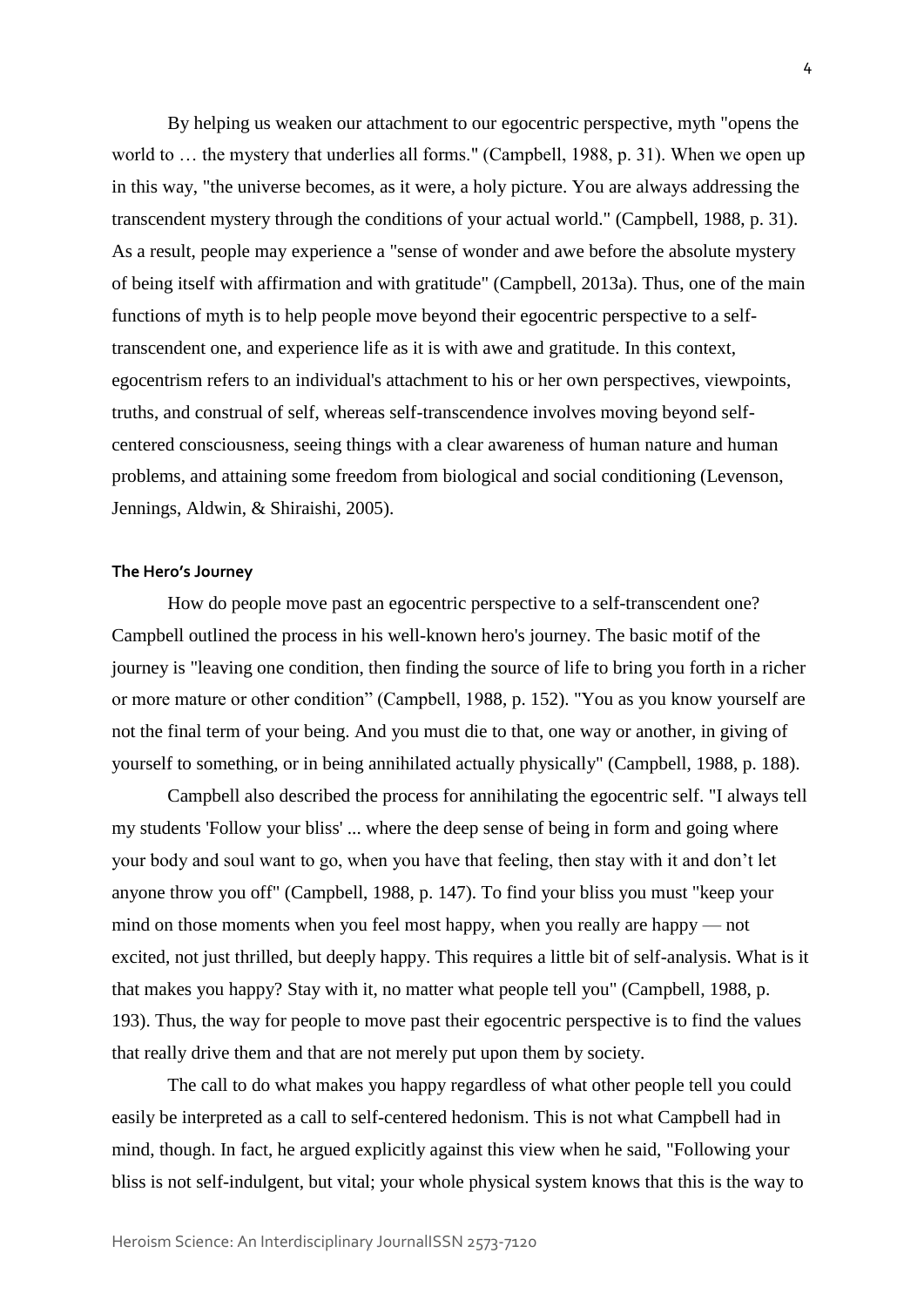be alive in this world and the way to give to the world the very best that you have to offer" (Campbell, 1991, p. 9). Following your bliss reflects "the deep sense of being in it, and doing what the push is out of your own existence. It may not be fun, but it's your bliss and there's bliss behind pain too" (Campbell, 1988, p. 217).

Campbell elaborated on this idea in his discussion of Maslow's (1943) hierarchy of needs (e.g., physiological, safety, belonging, esteem, self-actualization).

When I first read that I remember thinking 'These are exactly the values that go completely to pieces when one is seized with a mythological zeal.' If there is something you are really living for, you will forget security. You will forget survival. You will forget your prestige. You will even forget your friends. And as for self-development, that's gone. (Campbell, 2013b).

Further evidence that following one's bliss is not self-centered lay in the observation that "All of the great myths require that the individual who has achieved the goal should come back with it to his social order and give it" (Campbell, 2013a). "[F]irst you must find your trajectory then comes the social coordination" (Toms, 1990, p. 34). In short, following one's bliss is not self-serving. It involves waking up from an egocentric self to a transcendent one and then using one's new insights to help others.

#### **The Search for the Grail**

Although the hero is expected ultimately to benefit society, the journey itself is not inherently social. It centers on "that which never was before on land or sea: the fulfillment of our unique potentialities, which are different from anybody else's." This means other people can help you on your way, but "the last trick has to be done by you" (Campbell, 1988, p. 184). Thus, the sense of most myths "is the finding of the dynamic source in your life so that the trajectory of the life you live is something out of your own center and not something put on you by the society" (Toms, 1990, p. 34).

Once a person has found his or her bliss and has started to follow it, things only get better. In the words of Campbell (1988), "If you follow your bliss, you put yourself on a kind of track that has been there all the while, waiting for you, and the life that you ought to be living is the one you are living. When you can see that, you begin to meet people who are in the field of your bliss, and they open the doors to you. I say, follow your bliss and don't be afraid, and doors will open where you didn't know they were going to be." (p. 150). When people follow their bliss, they encounter opportunities for goal attainment they would not have encountered otherwise.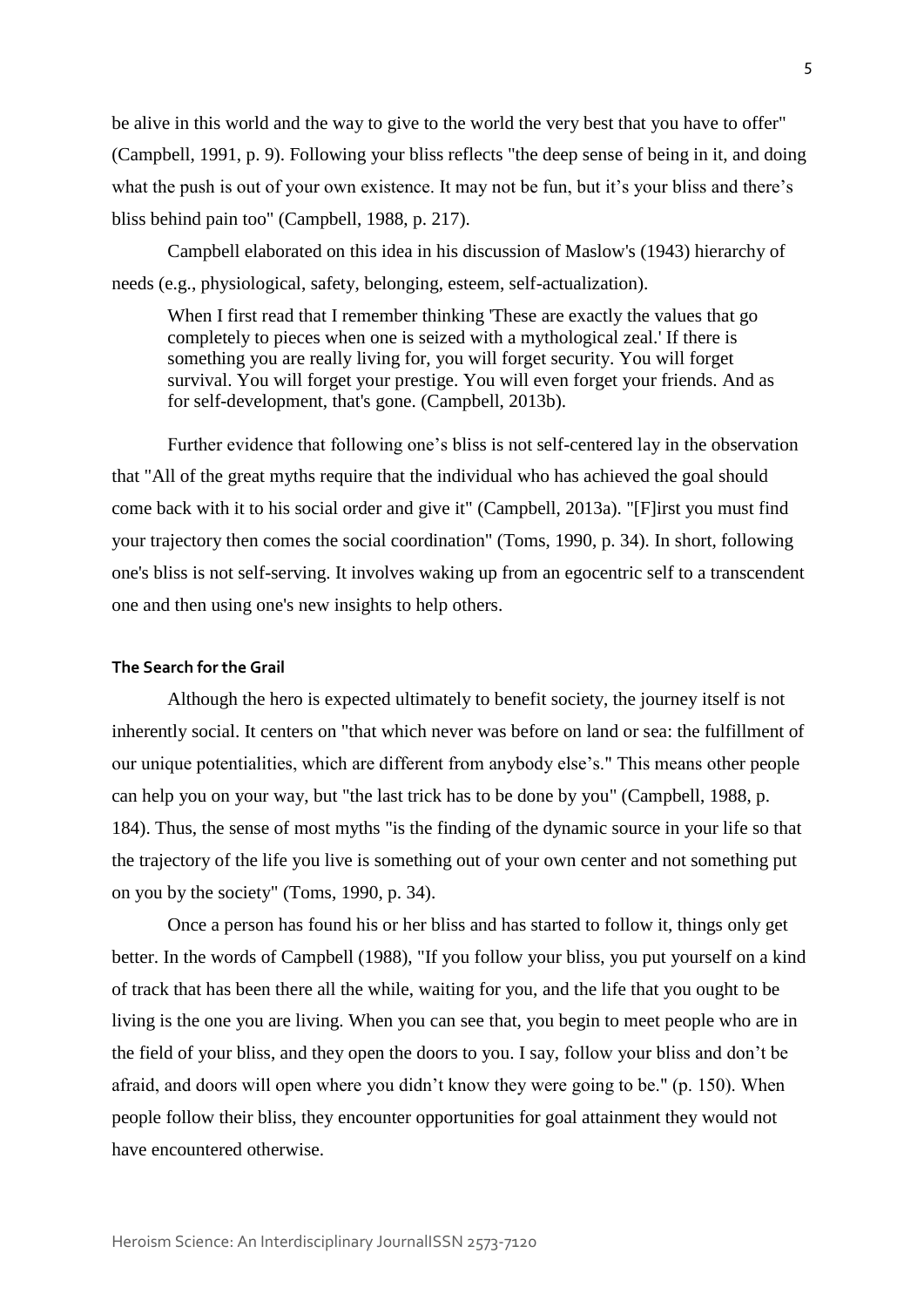#### **Where You Stumble, There Lay Your Treasure**

When all is said and done, the message of myth is overwhelmingly positive: People die to their egocentric self, wake up to their transcendent self, experience awe and gratitude, and return revitalized to help society. We should not conclude from this, however, that the journey itself is pleasant. It is not. Trials and tribulations are indispensable ingredients. "The black moment is the moment when the real message of transformation is going to come through" (Campbell, 1988, p. 46). The hero dies to the egocentric perspective and wakes up to the transcendent one by working through a series of adventures that challenge the self to its limit.

"When looking back at your life, you will see that the moments which seemed to be great failures followed by wreckage were the incidents that shaped the life you have now... Even though it looks and feels at the moment like a negative crisis, it is not." It is during such times that "the spontaneity of your own nature will have a chance to flow." (Campbell, 1991). In short, people may obtain important insights and psychological benefits when they are forced to cope with challenges in life.

#### **Meaning versus Experience**

As we have seen, myths play a central role in many aspects of our life, at least according to Campbell. They help us experience life as it is with awe and gratitude, they help us overcome our egocentric perspective and see things from a broader perspective, and they help us find benefit in life challenges. At the bottom line, though, these different effects may converge on one experience. Myths help us to experience that rapture of being alive. As Campbell noted in one of his more famous statements: "People say that what we're all seeking is a meaning for life. I don't think that's what we're really seeking… I think that what we're seeking is an experience of being alive, so that our life experiences on the purely physical plane will have resonances with our own innermost being and reality, so that we actually feel the rapture of being alive." (Campbell, & Moyers, 1988, p. 5).

How do myth help us value the rapture of being alive over meaning in life? Ironically, by providing us with meaning, but a specific type of meaning.

"A myth, a mythological order, is a system of images which renders to consciousness a sense of meaning in existence. ... the mind goes asking for meanings. It can't play unless it knows or makes up some system of rules, and mythologies present games to play. ... So, that ultimately you experience through the game that positive thing which is the experience of being in being" (Campbell, 2013d).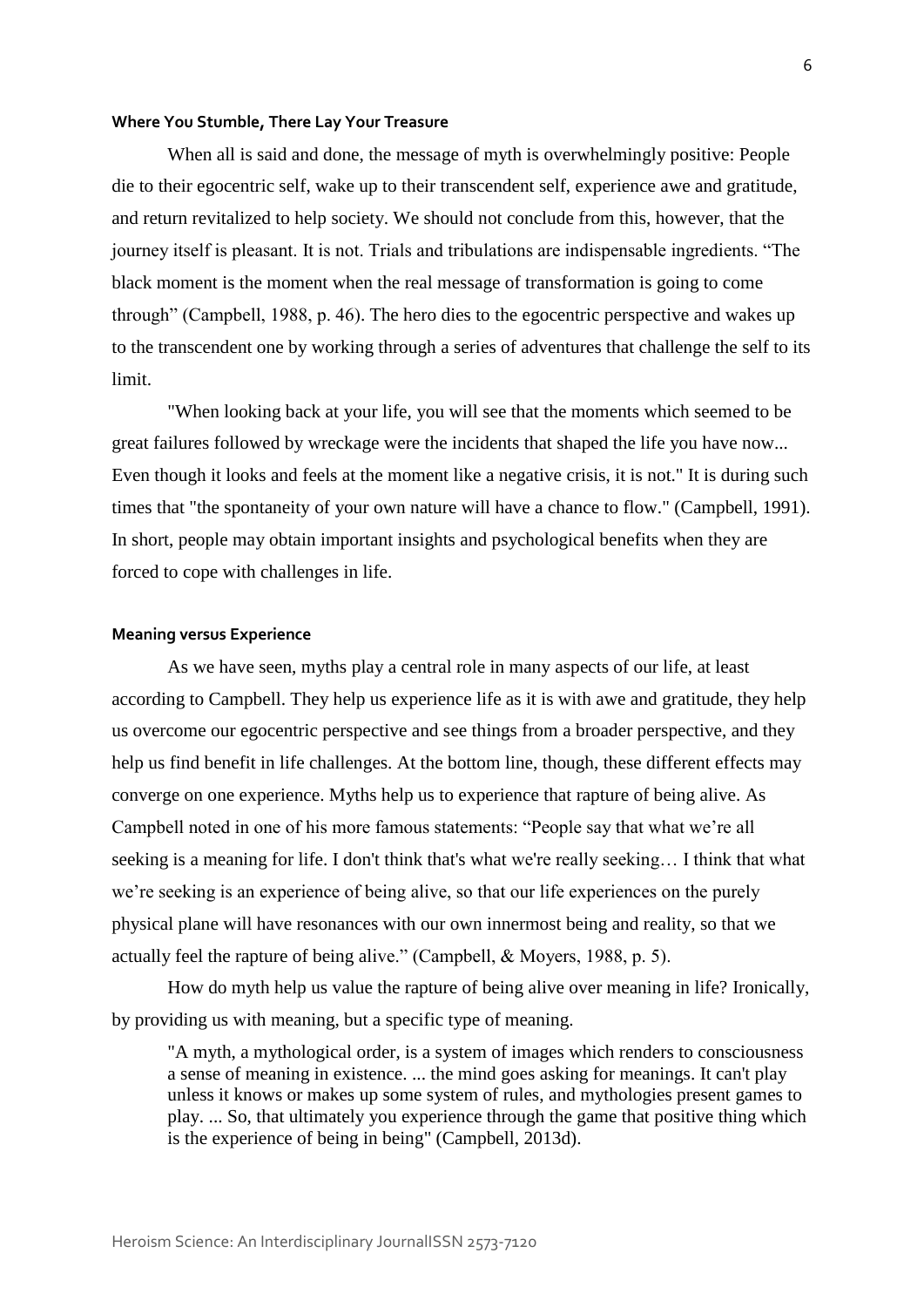From this perspective, finding meaning in life is not an endstate, but a means to an end. Myths give people clues regarding how to play the game of life. This, in turn, allows them to experience the rapture of being alive. Once they have this experience, they do not need the meaning.

#### **THE IDEAS**

Although our summary does not capture all of Campbell's psychology-related ideas, we believe it captures the major ones that have not been evaluated yet. So, those are the ideas we evaluated. Specifically, we examined Campbell's claims that:

- 1. People have their own ideas of how things should be and these ideas may put them at odds with the way things are.
- 2. Adopting a self-transcendent perspective rather than an egocentric one helps people experience life as it is with awe and gratitude.
- 3. The way for people to move past their egocentric perspective is to find the values that really drive them and that are not merely put upon them by society.
- 4. When people wake up from the egocentric self to the transcendent self, they use their new insights to help others.
- 5. When you drop your pre-conceptions, the spontaneity of your own nature will have a chance to flow.
- 6. When people follow their bliss, they encounter opportunities for goal attainment they would not have encountered otherwise.
- 7. People may obtain important insights and psychological benefits when they are forced to cope with challenges in life.
- 8. Finding meaning in life is not an end state, but a means to an end. Meaning gives people a way to play the game and thus experience the rapture of being alive. Once they have the rapture, they do not need the meaning.

#### **THE EVIDENCE**

#### **The Consciousness-Reality Disconnect**

Our first assessment focused on Campbell's claim that people have their own ideas of how things should be and these ideas may put them at odds with the way things are. Is there any evidence for this claim? Yes, and from a wide variety of studies by a wide variety of researchers.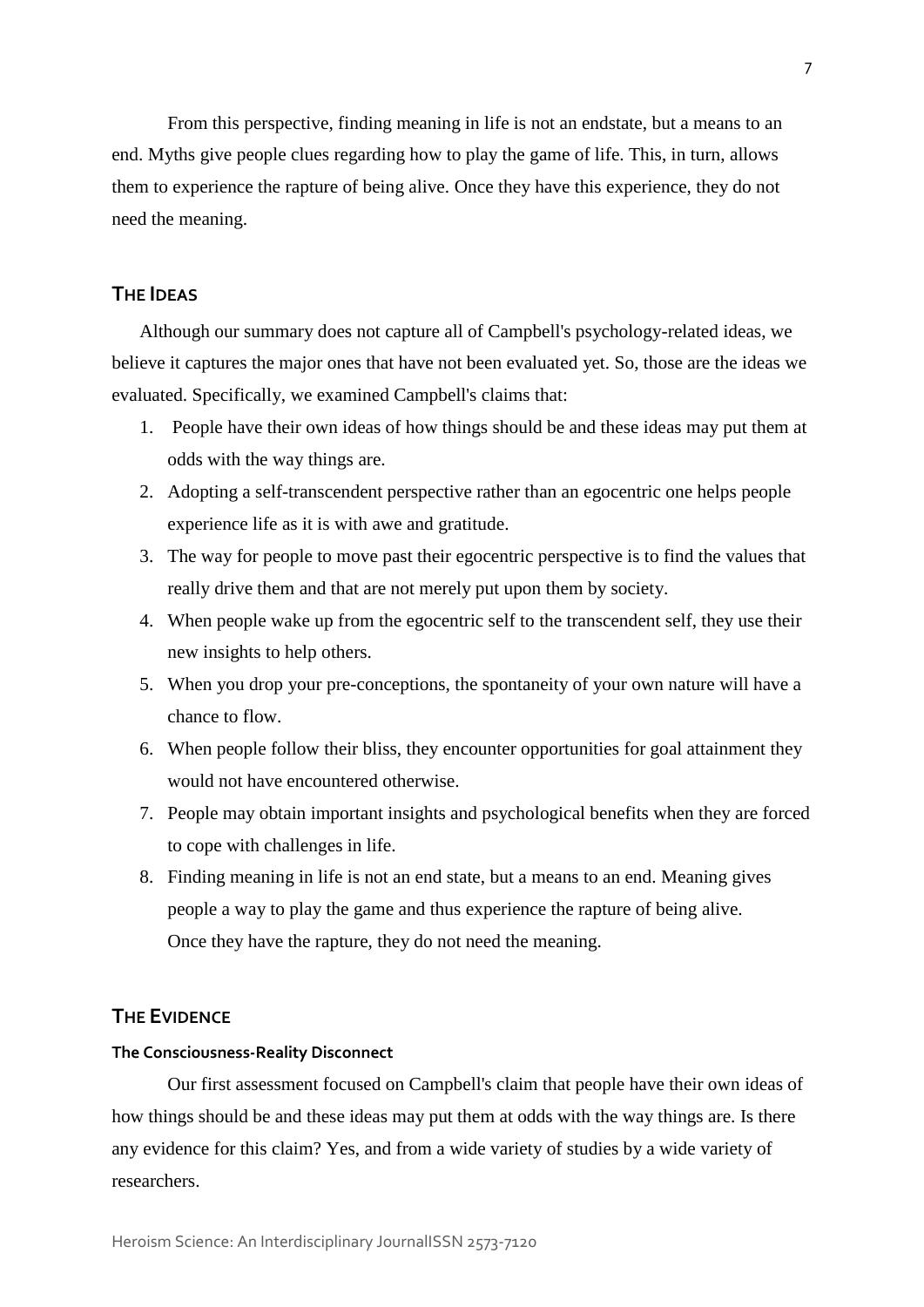One of the clearest demonstrations came from a study by Gilovitch, Medvec, and Madey (1995). They interviewed Olympic athletes after they had won a medal. Given that the medal system is unambiguous, the reactions of the athletes should be easy to predict. Winning a gold medal is better than winning a silver one which is better than winning a bronze one. So, it would be reasonable to expect the gold medalists to be the happiest, followed by the silver medalists, followed by the bronze medalists. This is not what Gilovitch et al. found, however.

They found that the gold medal winners were the happiest, followed by the bronze medal winners who, in turn, were happier than the silver medal winners. They explained their results by noting that the medalists based their emotional reactions on counterfactual thinking. The silver medal winners had thoughts like "I could have won the gold if only I had been a tenth of a second faster," whereas the bronze medal winners had thoughts like, "At least I won a medal. A tenth of a second slower and I might not have gotten a medal at all." Thus, the medalists' reactions were determined not by their real order of finish but by their thoughts of what might have been or what should have been. This result fits perfectly with Campbell's claim. The athletes' desires led them to experience emotional reactions that were out-of-sync with the way things actually were.

Conceptually-related results have been found in numerous other studies. Taylor and Brown (1994) summarized evidence showing that people routinely display three positive illusions. They generally rate themselves as better than the average person, they are routinely over-optimistic in assessing the likelihood they will attain their goals, and they tend to overestimate the amount of control they have in most situations. Other studies have found that people who are highly motivated to believe the world is just will blame innocent victims in their attempts to maintain their view of the world (Hafer, 2000), and people tend to overestimate the height and strength of the candidate from their political party compared to the candidate from the opposition party (Knapen, Blaker, & Pollet, 2017).

Such findings make it clear that people often try to interpret reality in ways that make it fit better with their idea of how things are or should be. Thus, the findings are congruent with Campbell's suggestion that people have their own ideas of how things should be and these ideas may put them at odds with the way things are.

#### **Awe, Gratitude, and Self-Transcendence**

Campbell's second suggestion was that adopting a self-transcendent perspective rather than an egocentric one helps people reconcile with reality and experience life with awe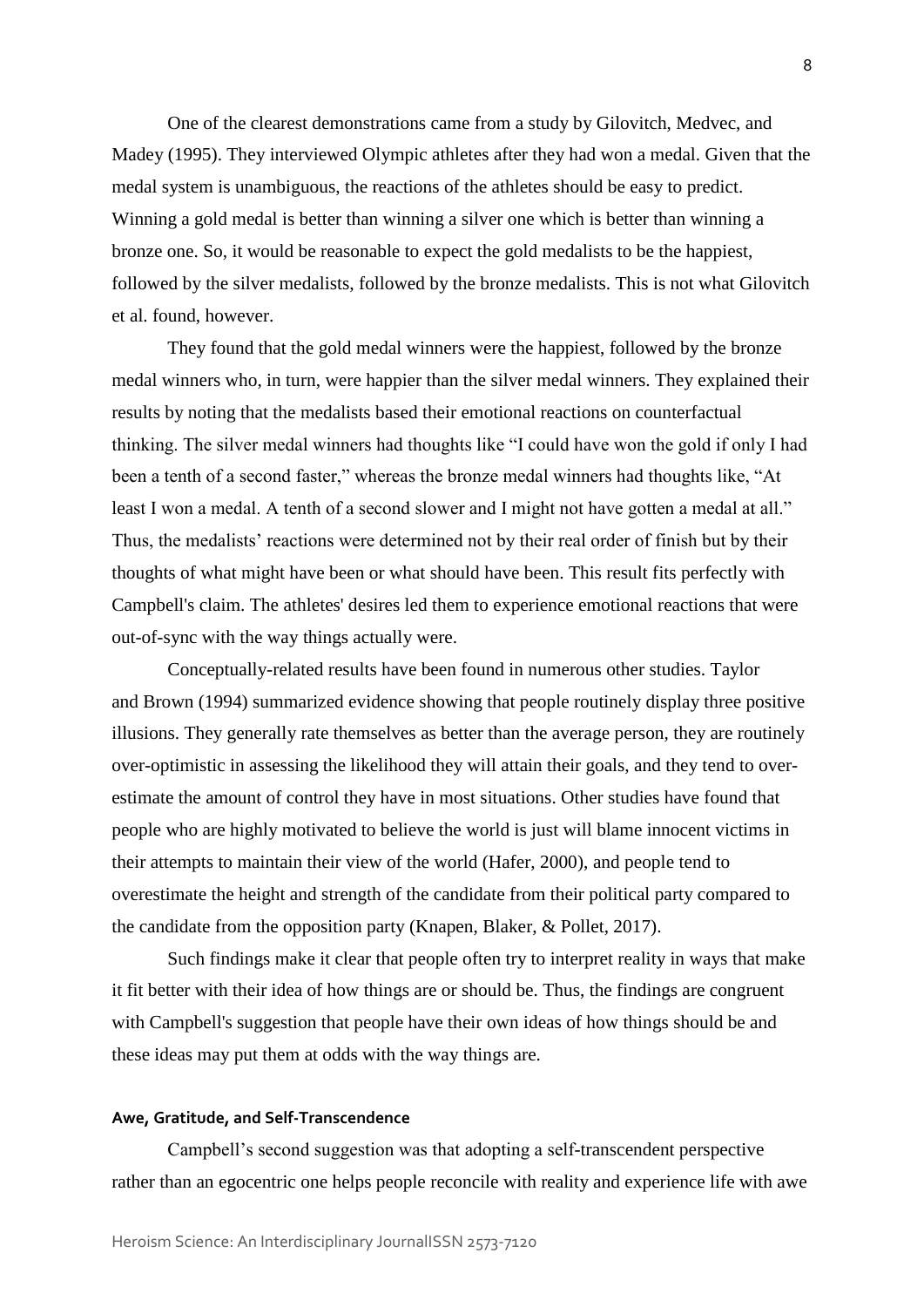and gratitude. We evaluated this suggestion using research on the connections among egocentrism, self-transcendence, awe, and gratitude.

Recall that egocentrism refers to an individual's attachment to his or her own perspectives, viewpoints, truths, and construal of self, whereas self-transcendence involves moving beyond self-centered consciousness, seeing things with a clear awareness of human nature and human problems, and attaining some freedom from biological and social conditioning (Levenson, Jennings, Aldwin, & Shiraishi, 2005). If Campbell were correct, then if people shift from an egocentric perspective to a self-transcendent one, they are more likely to experience awe. There is evidence this is the case.

Preston and Shin (2017) had some participants recall a time they had a strong spiritual experience or, if they were non-religious, a time they felt a deep connection to the universe. Other participants were asked to recall a time they felt strong feelings of humor or amusement. Then, they had the participants complete the small self scale and a measure of awe. The former reflects the extent to which participants experience a diminished sense of self vis-a-vis something deemed vaster than the individual (e.g., "In the grand scheme of things, my own issues and concerns do not matter as much." Piff, Dietze, Feinberg, Stancato, & Keltner, 2015).

Preston and Shin found recall of the spiritual experience (whether religious or nonreligious) decreased the perceived size of the self and increased feelings of awe. More importantly, a bootstrapping analysis revealed that the sense of a small self mediated the relation between religious recall and awe. That is, recalling a strong religious experience provided people with the sense of a small self, which in turn increased their chances of experiencing awe. This was precisely the relation predicted by Campbell.

Campbell also predicted that dropping an egocentric perspective would increase the likelihood that a person would experience gratitude. McCullough, Emmons, and Tsang (2002) obtained evidence consistent with this prediction. They had participants complete measures of spiritual transcendence (e.g., "I have been able to step outside of my ambitions and failure, pain and joy, to experience a larger sense of fulfillment"), self-transcendence (e.g., "I have had moments of great joy in which I suddenly had a clear, deep feeling of oneness with all that exists"), and gratitude ("I feel thankful for what I have received in life"), and found the three were positively correlated.

The reason for this, according to McCullough et al., is that gratitude is inherently a socially directed feeling. People feel gratitude when they attribute their positive outcome to the intentional actions of another person (or spiritual entity). They are not so much grateful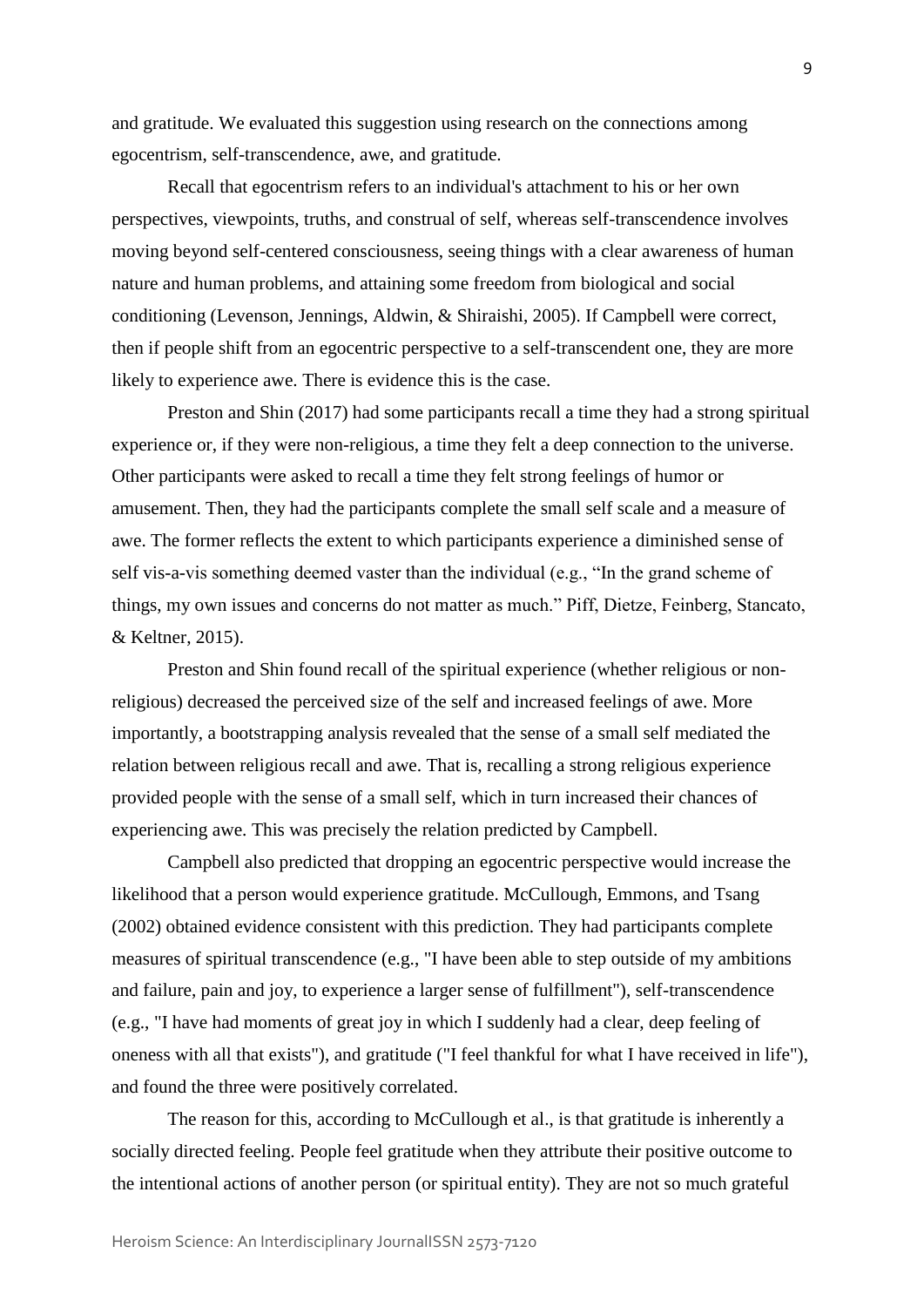for getting a cup of coffee, for example, as for having a friend who is willing to buy them a cup of coffee. In sum, there is evidence consistent with Campbell's second suggestion that adopting a self-transcendent perspective rather than an egocentric one helps people reconcile with reality and experience life with awe and gratitude.

#### **Lose the Social Constraints to Find Yourself**

In his third suggestion, Campbell said the way for people to move past their egocentric perspective is to find the values that really drive them and that are not merely put upon them by society. This was Campbell's well-known aphorism to follow one's bliss. We examined this suggestion in the context of research derived from self-determination theory (e.g., Ryan & Deci, 2000).

According to that theory, people's motivation can be ordered along a continuum from autonomous to controlled. At the autonomous end, people perceive their behavior as being motivated out of their interests, values, and enjoyment, and they do not feel pressured in their choices. At the controlled end, people have limited awareness of their interests, values, and feelings and base their behavior instead on situational controls and contingencies. Thus, the autonomy orientation has considerable overlap with Campbell's idea of following one's bliss. In both cases, people get in touch with their interests, feelings, and values, and base their behavior on those rather than on extrinsic societal contingencies. So, if Campbell were correct, then we would see people high in autonomy being higher in self-knowledge and prosocial tendencies, but lower in Narcissism. This turns out to be the case.

For example, Koestner, Bernierim and Zuckerman (1992) had participants complete a scale that measured their level of autonomy vs. controlled motivation. Then, they had participants play with some puzzles and rate each in terms of how interesting, fun, and enjoyable each was. Unbeknown to the participants, the researchers also measured the amount of time participants played with each puzzle. They found a stronger correlation between the ratings and the playtime for autonomy-oriented participants compared to controloriented participants. This means the autonomy-oriented participants guided their play by their interest and enjoyment, whereas the control-oriented participants did not. As Campbell suggested, social pressure can keep people from following their bliss.

Koestner et al. (1992) extended these findings in a second study. They measured participants' level of autonomy vs. control orientation as well as their level of conscientiousness. Then, they asked the participants if they would complete a questionnaire at home and return it by mail one week later. Given that people high in conscientiousness are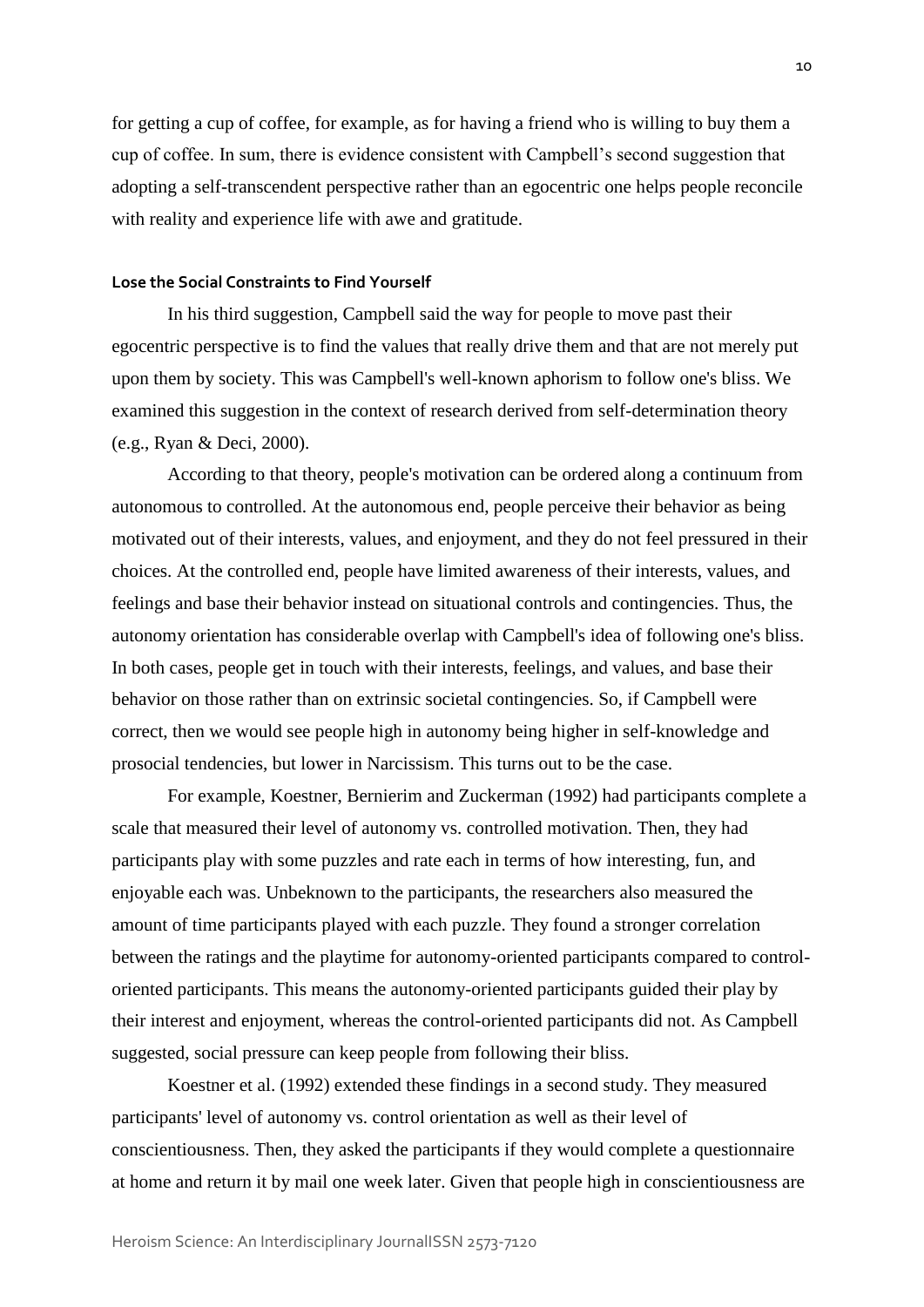more likely than those low on this trait to take their obligations seriously, we might expect the former to be more likely than the latter to return the questionnaire. Koestner et al. found this to be the case -- but only among participants who had an autonomy orientation. Again, we see support for Campbell's suggestion that the way for people to move past their egocentric perspective is to find the values that really drive them and that are not merely put upon them by society.

#### **Bliss Leads to Self-Transcendence**

Although following one's bliss involves focusing on the self rather than on social pressures, it is not Narcissistic, at least according to Campbell. There are reasons to think he was correct. Kasser and Ryan (1996) had participants complete the Narcissistic personality inventory (e.g., "I like to be the center of attention") and rate the importance of seven aspirations as well as the likelihood they would attain these aspirations in their future. Three of the aspirations were extrinsic (money, fame, image), whereas four were intrinsic (growth, relatedness, helpfulness, health). The former are dependent on the contingent reaction of others and are usually engaged in as a means to some other end. The latter are congruent with actualizing and growth tendencies natural in humans, and are inherently satisfying to the individual (Ryan & Deci, 2000). Thus, adopting intrinsic aspirations is closer to what Campbell referred to as following your bliss (i.e., the deep sense of being in it, and doing what the push is out of your own existence).

Kasser and Ryan found that Narcissism was positively correlated with the endorsement of extrinsic aspirations but negatively correlated with the endorsement of intrinsic aspirations. Other studies have shown that intrinsically oriented people are more likely than extrinsically oriented ones to provide help to others (Gagné, 2003). In short, the data suggest that Campbell was correct. Following one's bliss is not selfish and Narcissistic but in fact makes people more prosocial.

#### **Your Own Path**

It is when you are not following the pre-existing scripts that "the spontaneity of your own nature will have a chance to flow" (Campbell, 2001). Research on the moderators of the relation between personality and behavior may give us some evidence relevant to this claim. According to Caspi and Moffitt (1993), people may fail to direct their behavior in accordance with their personality when they are in situations that contain strong norms and cues (Snyder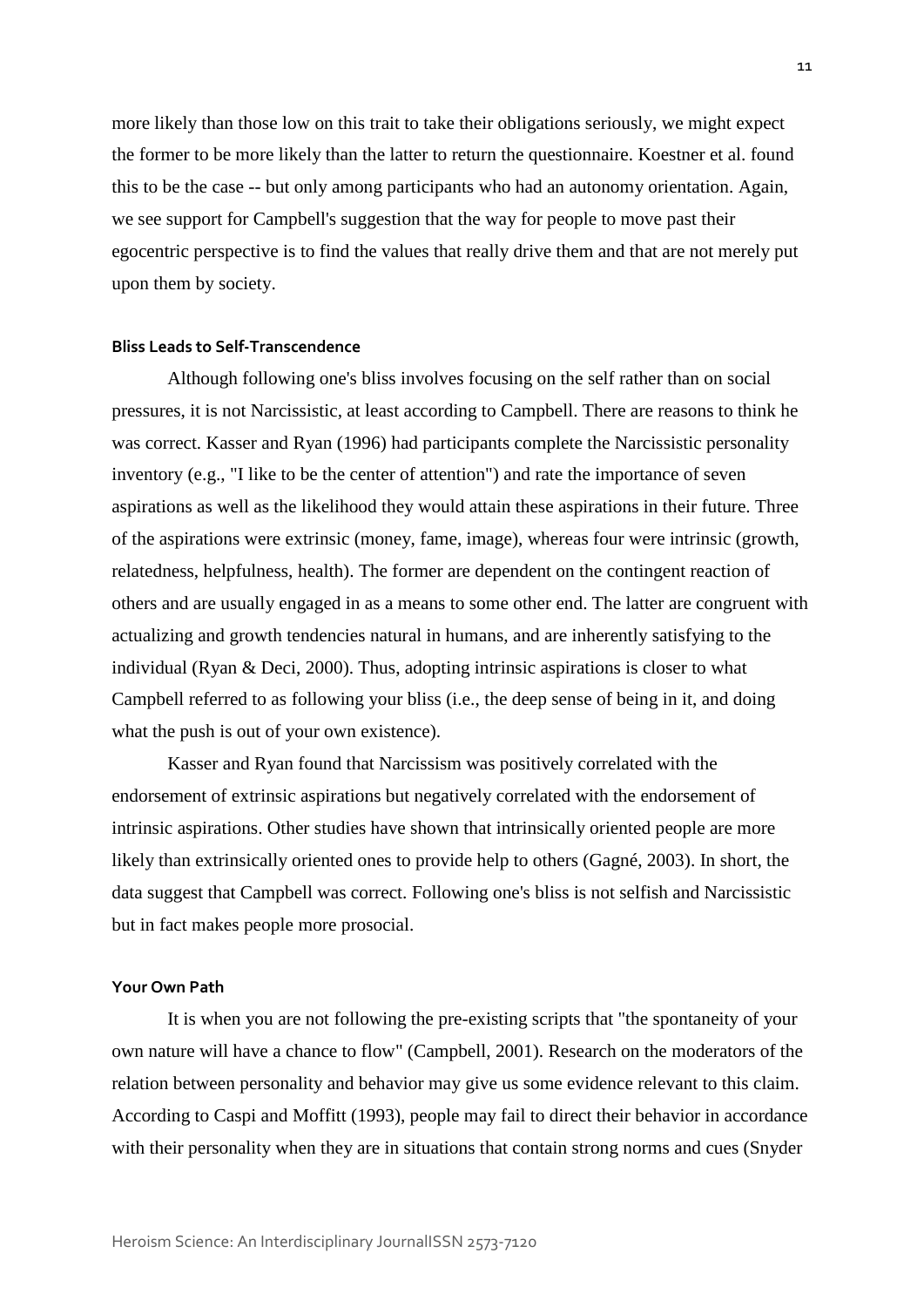& Ickes, 1985). In such situations, people tend to behave more or less the same way because they are basing their behavior on the same situational cues.

During life transitions, however, the cues from the old situation may no longer be relevant and the cues for the new situation may not yet be available. So, people will search for something else to guide their behavior. According to Caspi and Moffitt, this is when people are likely to turn to their stable dispositional differences. So, for example, introverts will behave like introverts and extraverts will behave like extraverts (Snyder & Ickes, 1985). This observation is generally consistent with Campbell's suggestions. People may lose contact with their personal values when they are subjected to social pressure but may turn back to their self when the pressure is weakened during a life transition.

#### **Doors Will Open**

According to Campbell, when people follow their bliss, they encounter opportunities for goal attainment they would not have encountered otherwise. when people follow their bliss, doors will open that would not have opened before, and, as a result, people will be more likely to encounter opportunities for goal attainment. We assessed this suggestion by examining research on the upward spiral of well-being. Sheldon and Houser-Marko (2001) had participants at the start of a semester list 8 goals they hoped to attain and then report why they were striving for those goals. They could report reasons ranging from intrinsic (i.e., interest or enjoyment) to extrinsic (i.e., guilt or shame). Then, at various points in the semester, the researchers asked participants how they were progressing toward their goals and assessed their well-being. They found that students with intrinsic motivations were more likely than those with extrinsic motivations to have attained their goals and to have experienced an increase in well-being. The intrinsically motivated students were also more likely to set subsequent goals that were concordant with their intrinsic values, which, in turn, made them more likely to attain those goals, more likely to experience an increase in wellbeing, and so on.

In short, students who pursued goals congruent with their values were more likely than those who pursued extrinsically motivated goals to put themselves on an upward spiral of well-being. This pattern is consistent with Campbell's suggestions that when people follow their bliss, they encounter opportunities for goal attainment they would not have encountered otherwise.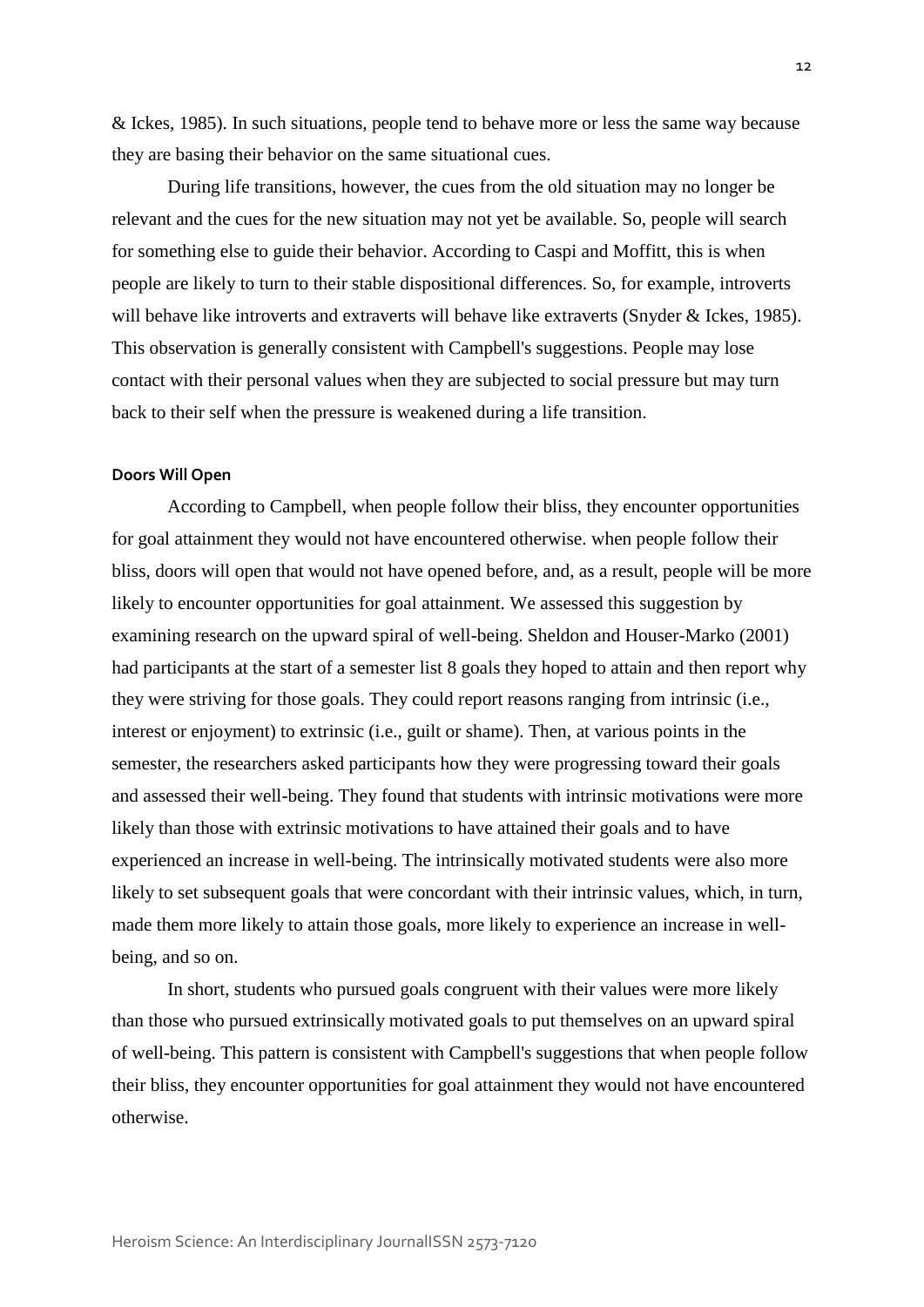#### **Growth from Challenge**

Our next evaluation is of Campbell's suggestion that people may obtain important insights and psychological benefits when they are forced to cope with challenges in life. We assessed this claim by exploring research on posttraumatic growth (e.g., Janoff-Bulman, 1992; Park, 2010; Tedeschi & Calhoun, 2004). The starting assumption underlying this research is that as people go through life they build up cognitive models of the world and their place in it. In this context, traumas are events that challenge our view of the world.

Having one's worldview challenged is distressing, and it motivates people to rebuild their worldview. In the best of cases, this rebuilding results in a worldview that maps more closely onto the world as it is and that allows people to continue to engage with life in the future. As Janoff-Bulman (1992) put it, "It is not simply that some trauma survivors cope well and perceive benefits in spite of their losses, but rather that the creation of value and meaning occurs because of their losses, particularly the loss of deeply held illusions" (p. 35).

Possession of a new, more realistic worldview may inoculate people from future challenges and may contribute to psychological growth. This sets the stage for people to experience improvement above their pre-trauma levels, at least along some dimensions. For example, people may experience greater social support, find answers to existential questions, and discover strengths they never knew they had.

It is important to note, however, that the growth does not occur as a direct result of the trauma. It comes from the coping, from the tearing down and the building back up of one's worldview (Janoff-Bulman, 1992; Park, 2010; Tedeschi & Calhoun, 2004). Thus, the research on posttraumatic growth is congruent with Campbell's suggestion that people may obtain important insights and psychological benefits when they are forced to cope with challenges in life.

#### **Experience Rather than Meaning**

Our last evaluation is of Campbell's claim that people are not seeking a meaning for life but an experience of being alive. According to Campbell, meaning gives people a way to play the game and thus experience the rapture of being alive. Once they have the rapture, they do not need the meaning.

At first glance, this claim may seem difficult to reconcile with the large body of the research on meaning in life. That research shows, for example, that people who report having meaning in their life also report higher life satisfaction than people who report not having meaning (Steger & Kashdan, 2007). They also report reduced suicidal ideation (e.g., Heisel &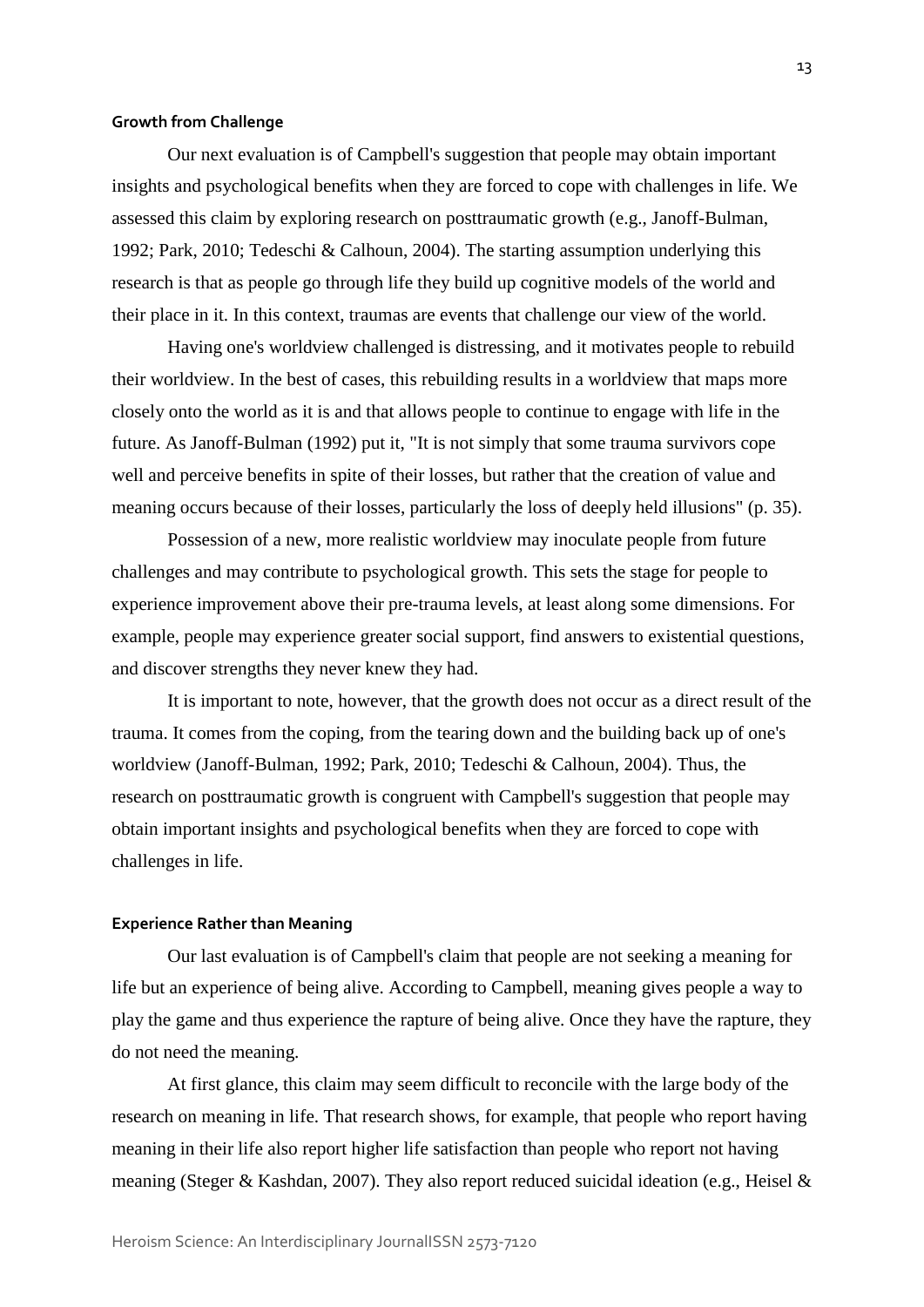Flett, 2004), lower alcohol and drug use (e.g., Lecci, MacLean, & Croteau, 2002), and better coping with physical illness (Jim & Anderson, 2007). Kray and colleagues, 2010 concluded that "the ability to find meaning in life is virtually a prerequisite for achieving the 'good life' (p. 106).

Recall, however, that Campbell did not say that meaning was unimportant. He said people are not searching for it, but searching instead for the experience of being alive. The latter, however, they could attain by finding clues regarding how to play the game of life. So, it is in this sense that meaning is important. It helps people experience the rapture of being alive and once they have done so, they no longer need the meaning.

Evidence generally consistent with this position was obtained by Kulkarni, Anderson, Sanders, Newbold, and Martin (2015). They had participants play one of three versions of a computer game. In one version, the pace of the game was extremely slow, in another it was extremely fast, and in the third it was between these two extremes. Then, they had participants report the extent to which they were experiencing meaning in life and report their satisfaction with life.

Based on Cskiszentmihalyi's (1990) flow theory, Kulkarni et al. predicted that participants would experience more flow or optimal experience (e.g., concentration, positive affect, sense of clarity and competence) in the moderate pace condition, but would experience more unpleasant emotions and more off-task thoughts in the slow pace and fast pace conditions. This in fact what they obtained.

More importantly, though, was the effect of these experience on participants' reports of meaning in life and life satisfaction. In the moderate condition, participants felt structured, competent, and confident. In Campbell's terms, they could play the game. So, meaning in life should be less important to them. They already had the positive experience finding meaning in life was supposed to confer. When participants played the game that was very slow or very fast, they were not in flow, and they reported more off-task thoughts. "Why is the experimenter making me play this senseless game?" As a result, they were motivated to search for meaning.

The results supported this hypothesis. Among participants who were in flow as a result of playing the moderately paced game, there was little correlation between participants' meaning in life and their life satisfaction. Among the non-flow participants (fast or slow game), however, there was a significant correlation between life satisfaction and meaning in life. In short, meaning in life was important to life satisfaction only among people who were not able to play the game. This pattern is a concrete representation of Campbell's broader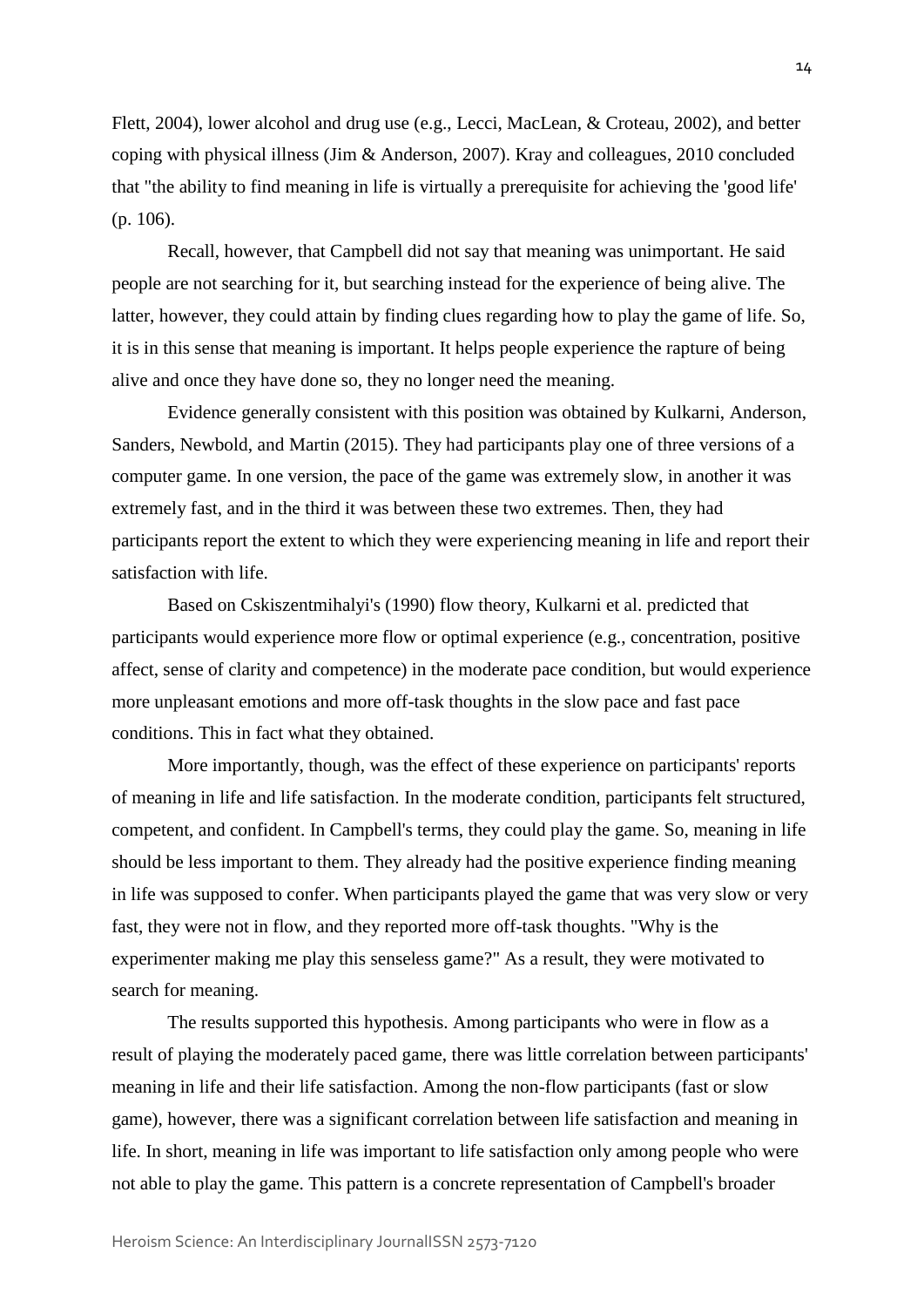point. People do not have an inherent need for meaning in their life. Meaning may help them play the game of life and in that way help them experience the rapture of being alive. Once they experience the rapture (i.e., flow), meaning becomes less important to them.

Using a very different procedure, Scannell, Allen, and Burton (2002) also obtained results that were generally supportive of Campbell's view of meaning in life. They assessed the relations among well-being (e.g., happiness in life, self-esteem, physical symptoms) and two dimensions of meaning in life. One dimension was cognitive and reflected the extent to which participants reported having a clear direction in life, a purpose in life, deep beliefs, and a structured philosophy in life. The other was affective and reflected the extent to which participants reported living fully and deeply, having a passion in life, and feeling excited, energetic, and focused. Scannell et al. found that having an affective sense of meaning was more strongly associated with well-being than was having a coherent, structured cognitive framework. As they put it, "Perhaps a sense of meaning in life is more important than a fully developed structure for that meaning." (p. 104). This finding seems generally consistent with Campbell's suggestion that people value the experience of being alive over the finding of a meaning in life.

In short, there is some suggestive evidence that people are not always motivated to finding meaning in life -- at least not in the sense of developing a structured cognitive framework. It seems instead that people are searching for the kind of meaning that allows them to play the game of life and in that way experience the rapture of being alive. Once they experience this rapture, they find the meaning less central.

#### **CONCLUSION**

Based on his study of mythology, Joseph Campbell made a wide range of suggestions for how people could attain optimal psychological functioning, and these suggestions have been widely embraced by the public. The suggestions, however, have not received much serious scientific scrutiny. There is a growing body of research exploring implications of Campbell's hero's journey, but less research addressing his other psychology-related ideas. So, we decided to evaluate those ideas in the light of existing psychological research conducted for independent reasons.

Based on this evaluation, we concluded that many of Campbell's suggestions are useful. There is research to support each of his following suggestions: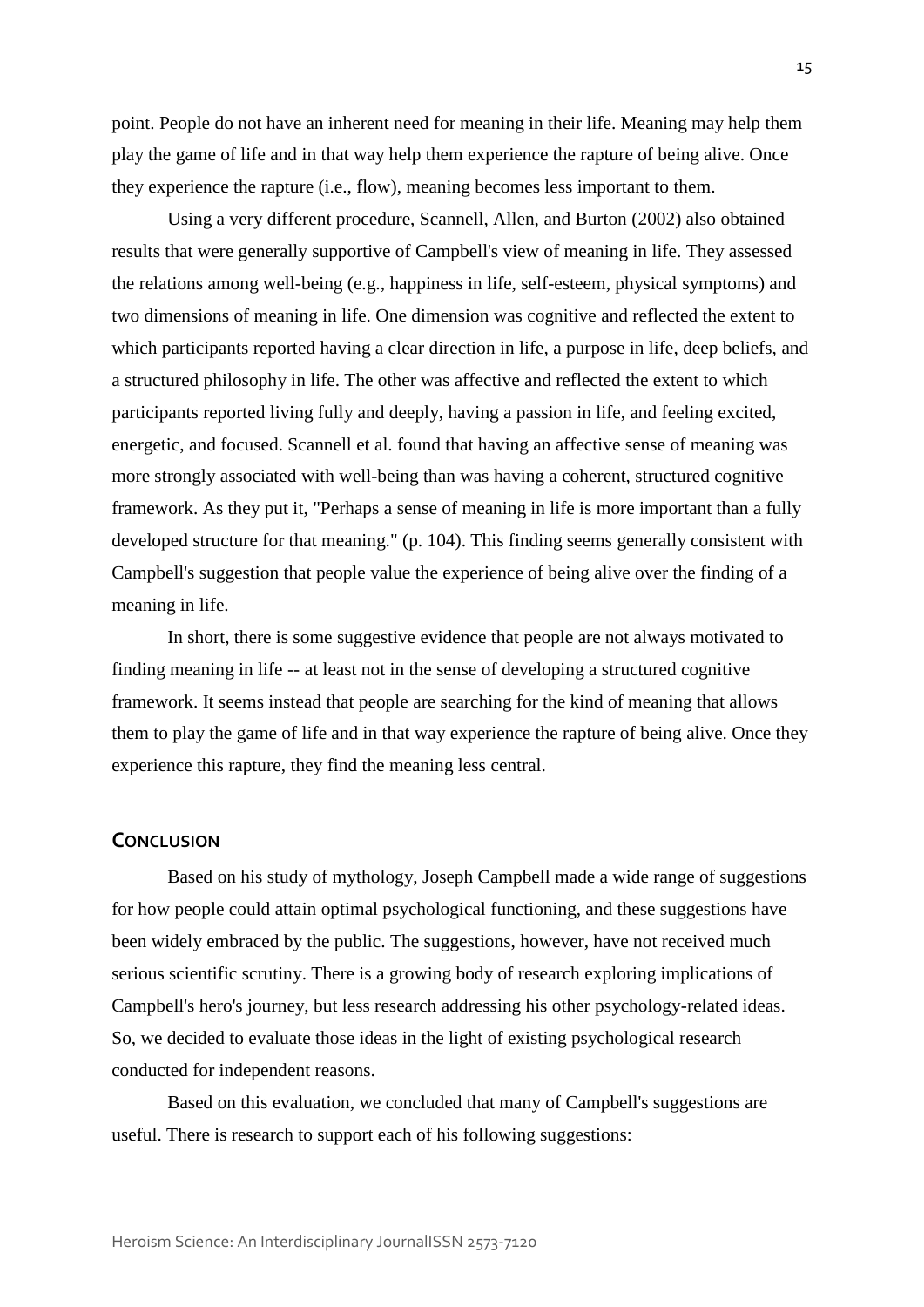- 1. People have their own ideas of how things should be and these ideas may put them at odds with the way things are.
- 2. Adopting a self-transcendent perspective rather than an egocentric one helps people experience life as it is with awe and gratitude.
- 3. The way for people to move past their egocentric perspective is to find the values that really drive them and that are not merely put upon them by society.
- 4. When people wake up from the egocentric self to the transcendent self, they use their new insights to help others.
- 5. When you drop your pre-conceptions, the spontaneity of your own nature will have a chance to flow.
- 6. When people follow their bliss, they encounter opportunities for goal attainment they would not have encountered otherwise.
- 7. Finding meaning in life is not an end state, but a means to an end. Meaning gives us a way to play the game and thus experience the rapture of being alive.
- 8. People may obtain important insights and psychological benefits when they are forced to cope with challenges in life.

This is an impressive accomplishment, especially when one considers that Campbell based his ideas in large part on theories and research that are over 100 years old. (Toms, 1990). Campbell pointed specifically to Freud and Jung as his psychology influences and to Adolf Bastian and Heinrich Zimmer for his view on mythology. He also gave credit to novelists James Joyce and Thomas Mann for their depictions of the role of myth in daily life.

It is also interesting to note that at the time Campbell was formulating his ideas, mainstream psychology was dominated by the behavioral perspective and by the psychodynamic perspective. That makes Campbell's emphasis on optimal psychological functioning even more impressive. In some ways, he was a harbinger of the recent positive psychology movement. He focused on awe, gratitude, and self-transcendence at a time when mainstream psychology was focusing on unconscious conflicts or reward and punishment contingencies.

How is it possible that this researcher is congruent with recent research? Campbell might have explained this outcome by saying myths reflect timeless psychological truths. What was true of people when they wrote the epic of Gilgamesh was also true of them 100 years ago and is still true today. According to Campbell, there are themes common to myths from different places and different times (e.g., worldwide flood), and these commonalities are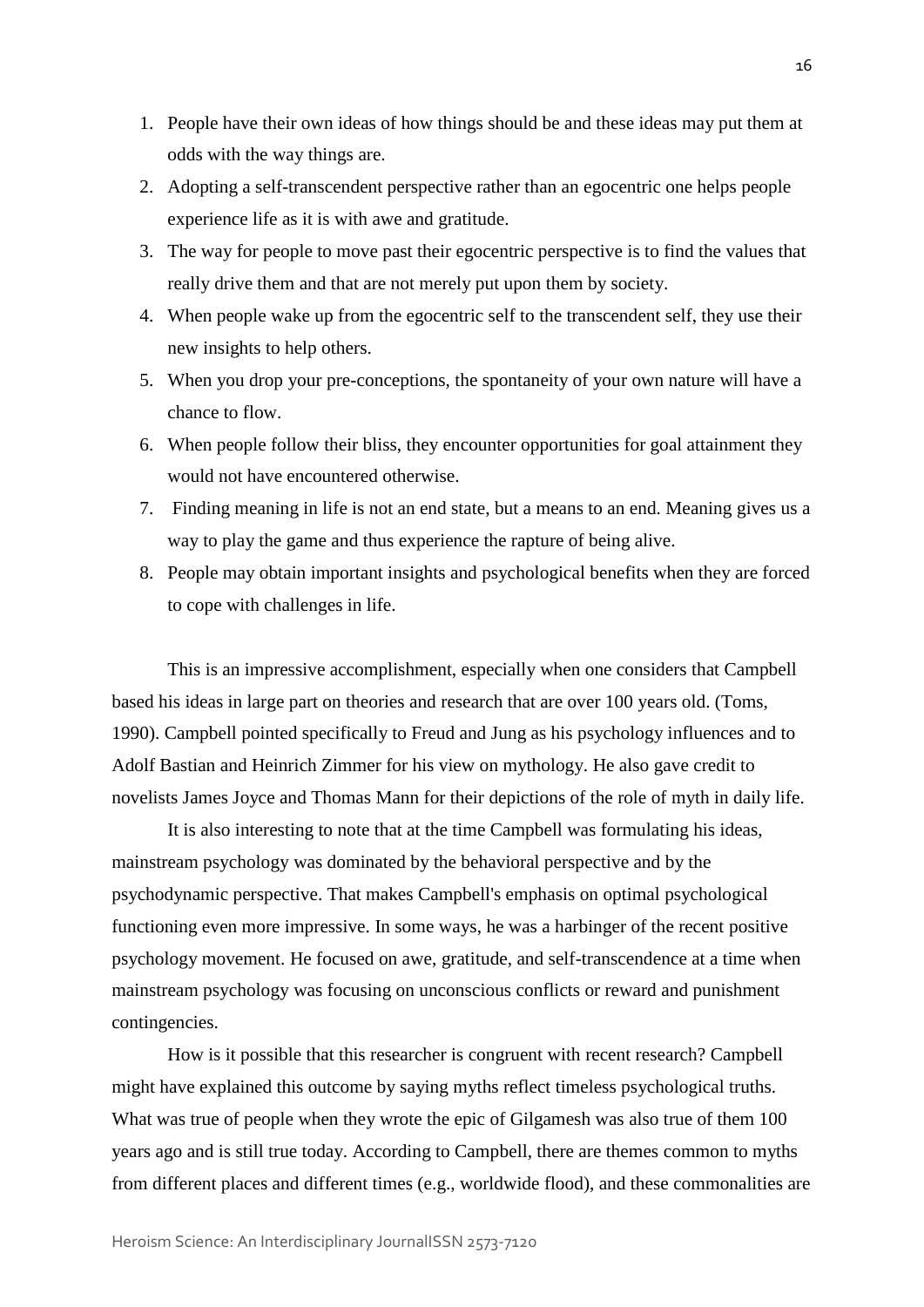not the result of cultural diffusion. They are the result of separate development. "And when you have the idea of separate development, this speaks for certain powers in the psyche which are common to all mankind" (Campbell, 1988, p. 217). "The images of myth come from the psyche and are reflected through the world in the way that psychiatrists speak of projection" (Campbell, 2013b). Although we cannot evaluate these claims here, we can say that Campbell, influenced by myths and by early 20th century thinkers, made predictions that turned out to be supported by research conducted decades later.

By the standards of current psychology, one of Campbell's weaknesses was his lack of precision. In writing this paper, we had to use a variety of sources to give us confidence we knew what Campbell meant when he made claims such as follow your bliss. This lack of precision, however, may have contributed to Campbell's theoretical breadth and integration. He saw relations among egocentrism, self-transcendence, awe, gratitude, autonomy versus controlled motivation, prosocial behavior, Narcissism, the upward spiral of well-being, and post-traumatic growth. Although each of these topics is currently the subject of considerable research, each is also for the most part being studied separately, in the light of domain specific theories (e.g., a theory of awe, a theory of gratitude). There is certainly nothing wrong with that, but it is possible the research could benefit from the adoption of a more integrative approach, and taking Campbell's work into consideration could be one step toward that end. Taking his work seriously could lead to the development of new hypotheses and new techniques for people to attain optimal functioning (e.g., Allison & Goethals, 2011).

His research suggests ways to experience life as it is rather than as we would have it to be and it helps us experience awe and gratitude as we do this. Myths also help us guide our life using our personal values rather than those placed on us by society, and it helps us turn away from our limited, egocentric perspective to a helpful, cooperative, transpersonal one. Myths help us find benefits during life challenges and they suggest ways to face life when life seems to have no meaning.

It seems likely that Campbell's wide appeal in the public results from people believing his ideas could help them attain optimal functioning. Our review suggests that people may not be off the mark in believing this. If they interpret Campbell's ideas correctly and follow them closely, then they would be engaging in behavior that has been shown by modern research to facilitate optimal functioning (e.g., awe, bliss, gratitude, transpersonal self, ways to play the game of life).

We did not assess all of Campbell's ideas. We focused on his psychology-related ideas that have not yet been fully explored. Future research could evaluate these ideas more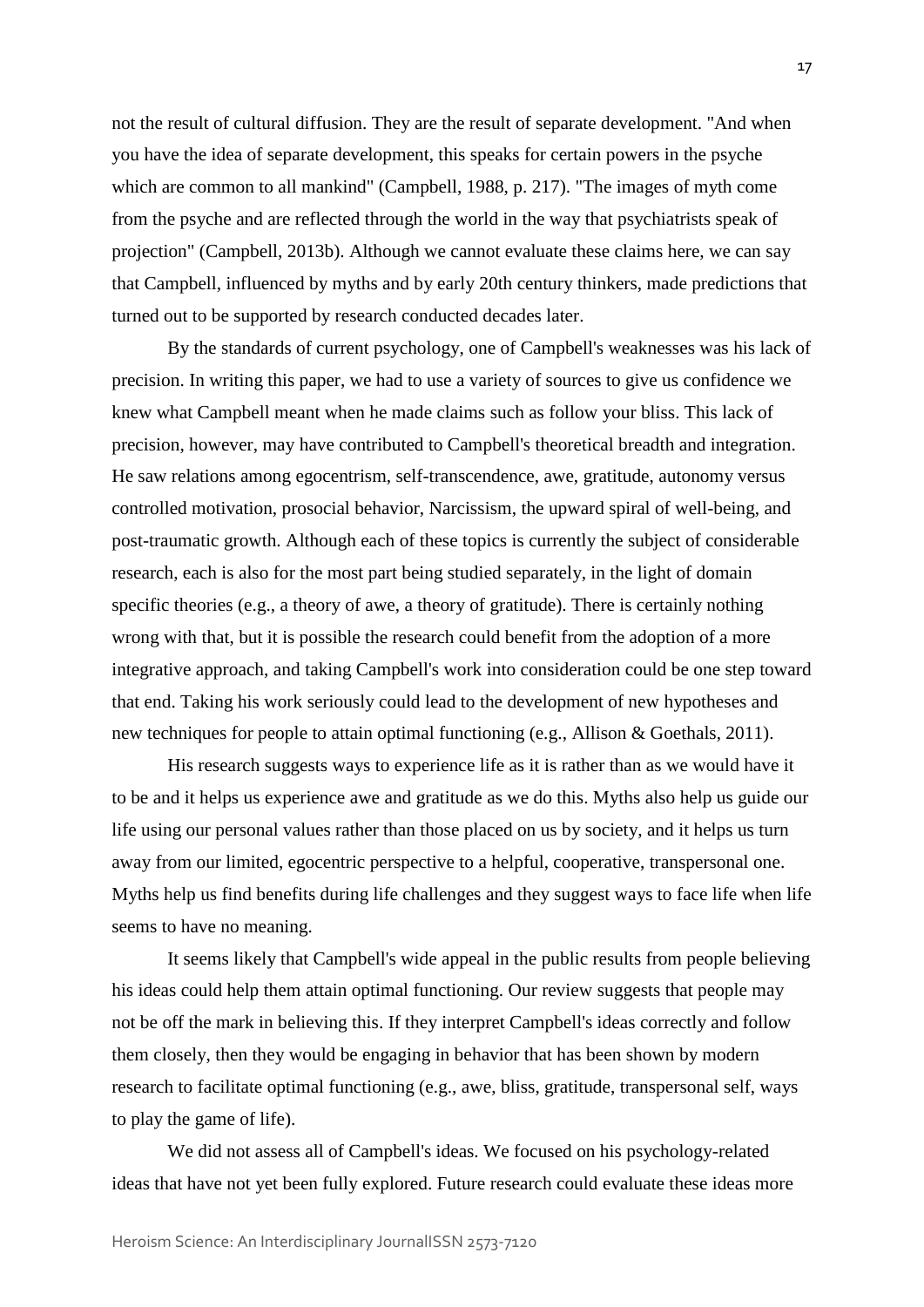directly and could tighten and evaluate what are currently diffuse suggestions (e.g., the privilege of a lifetime is being who you are).

In sum, Joseph Campbell has been described as "The popular myth theorist no one but the public takes seriously" (BethsMomToo, 2006). That assessment has become less accurate in recent years as researchers have begun to use rigorous, scientific methods to examine some of Campbell's ideas (Allison & Goethals, 2011, 2013; Efthimiou & Franco, 2017; Robertson & Lawrence, 2015; Tomazos, 2016). In this paper, we evaluated some underexplored ideas of Campbell's and found that these ideas were generally congruent with the findings of modern research. It seems likely, therefore, that if psychologists took Campbell's thinking more seriously, then they could develop new integrative hypotheses and new strategies for attaining optimal functioning.

### **2 REFERENCES**

- Allison, S. T. & Goethals, G. R. (2011). *Heroes: What they do and why we need them.* Oxford: Oxford University Press.
- Allison, S. T., & Goethals, G. R. (2013). *Heroic leadership: An influence taxonomy of 100 exceptional individuals*. New York: Routledge.
- BethsMomToo (2006 December 16, 2006). *Theories of "Myth."* Retrieved from [http://bethsmomtoo.blogspot.com/2006/12/.](http://bethsmomtoo.blogspot.com/2006/12/)
- Campbell, J. (1949). *The Hero with a Thousand Faces.* New York: Pantheon Books.
- Campbell, J. (1965). *The Masks of God, vol. 4: Creative Mythology*. New York: Viking.
- Campbell, J. & Moyers, B. (1988). *The Power of Myth*. New York: Double Day.
- Campbell, J. (1990). *The Hero's Journey: Joseph Campbell on His Life and Work.*  Novato, CA: New World Library.
- Campbell, J. (1991). *A Joseph Campbell Companion: Reflections on the Art of Living:* D. K. Osbon (Ed.), New York: Double Day.
- Campbell, J. (1993). *Myths to Live By.* London: Penguin Books.
- Campbell, J. (1996). *Mythology and the Individual.* Prince Frederick, MD: Highbridge Audio.
- Campbell, J. (2002). *The Inner Reaches of Outer Space: Metaphor as Myth and as Religion*. Novato, CA: New World Library.
- Campbell, J. (2004). *Pathways to Bliss: Mythology and Personal Transformation*. D. Kubler (Ed.), Novato, California: New World Library.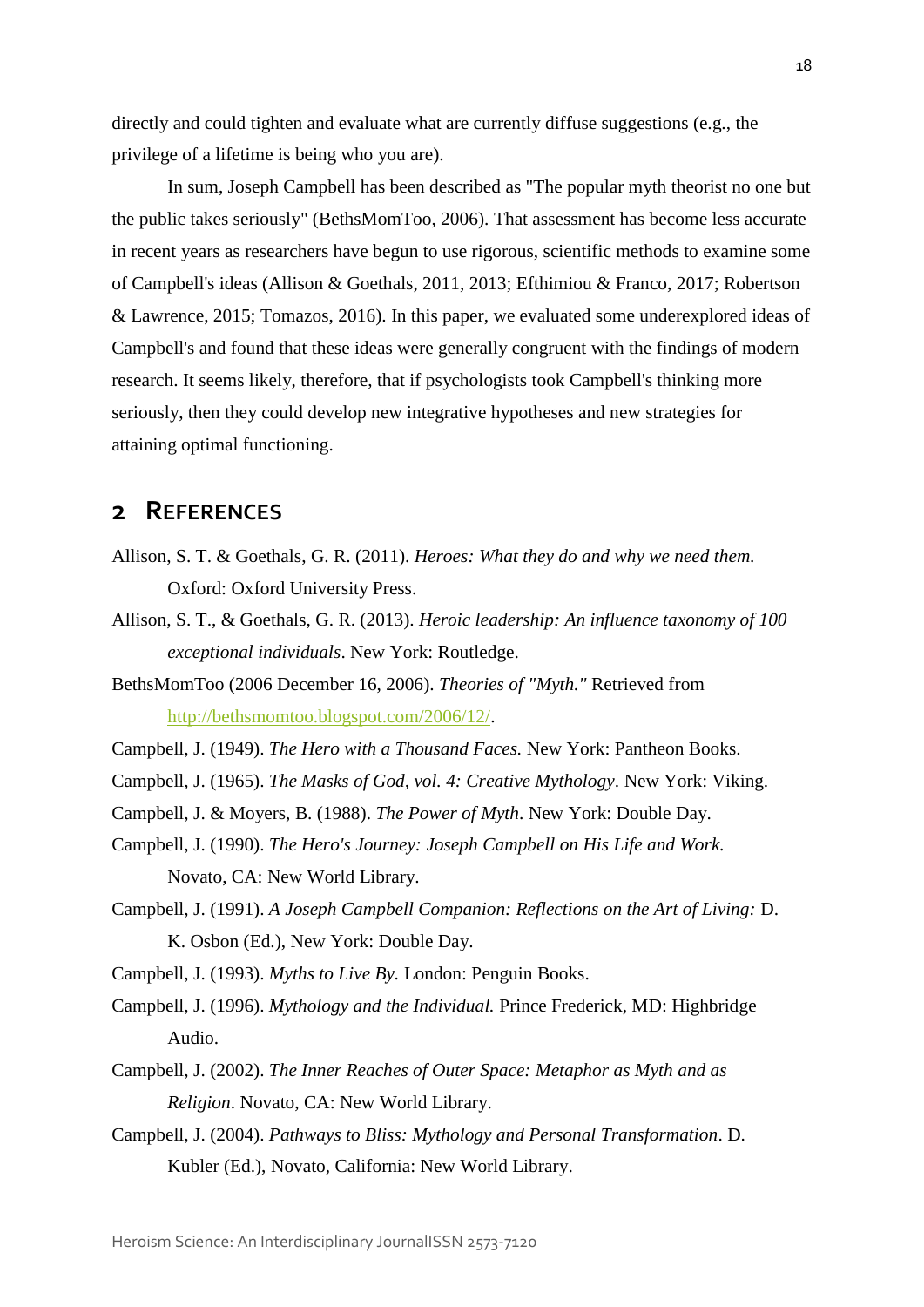- Campbell, J. (2013). *Experiencing the Divine.* Fleischmanns, NY: Joseph Campbell Foundation.
- Campbell*, J*. (2013). *Mythic Living.* Fleischmanns, NY: Joseph Campbell Foundation.
- Campbell, J. (2013). *New Horizons.* San Anselmo, CA: Joseph Campbell Foundation.

Campbell*, J*. (2013). *The Necessity of Rites.* Fleischmanns, NY: Joseph Campbell Foundation.

- Campbell, J. (2013). *Thou Art That: Transforming Religious Metaphor (The Collected Works of Joseph Campbell)*. Novato, CA: New World Library.
- Caspi, A. & Moffitt, T. E. (1993). When do individual differences matter? A paradoxical theory of personality coherence. *Psychological Inquiry, 4*, 247-271.

Csikszentmihalyi, M. (1990). Flow: The psychology of optimal experience. *Journal of Leisure Research, 24*, 93–94

- Efthimiou, O. & Franco, Z. E. (2017). Heroic intelligence: The hero's journey as an evolutionary and existential blueprint. *Journal of Genius and Eminence, 2*, 32-43.
- Gagné, M. (2003). The role of autonomy support and autonomy orientation in prosocial behavior engagement. *Motivation and Emotion, 27*, 199-223.
- Gilovitch, T., Medvec, V. H., & Madey, S. F. (1995). When less is more: Counterfactual thinking and satisfaction among Olympic medalists. *Journal of Personality and Social Psychology, 69*, 603-610.
- Goethals, G. R., & Allison, S. T. (2019). *The romance of heroism and heroic leadership: Ambiguity, attribution, and apotheosis*. West Yorkshire: Emerald.
- Hafer, C. L. ( 2000). Investment in long-term goals and commitment to just means drive the need to believe in a just world. *Personality and Social Psychology Bulletin, 26*, 1059-1073.
- Heisel, M. J. & Flett, G. L. (2004). Purpose in life, satisfaction with life, and suicide ideation in a clinical sample. *Journal of Psychopathology and Behavioral Assessment, 26*, 127–135
- Janoff-Bulman, R. (1992). *Shattered Assumptions: Towards a New Psychology of Trauma*. New York: Free Press.
- Kasser, T. & Ryan, R. M. (1996). Further examining the American Dream: Differential correlates of intrinsic and extrinsic goals. *Personality and Social Psychology Bulletin, 22*, 280-287.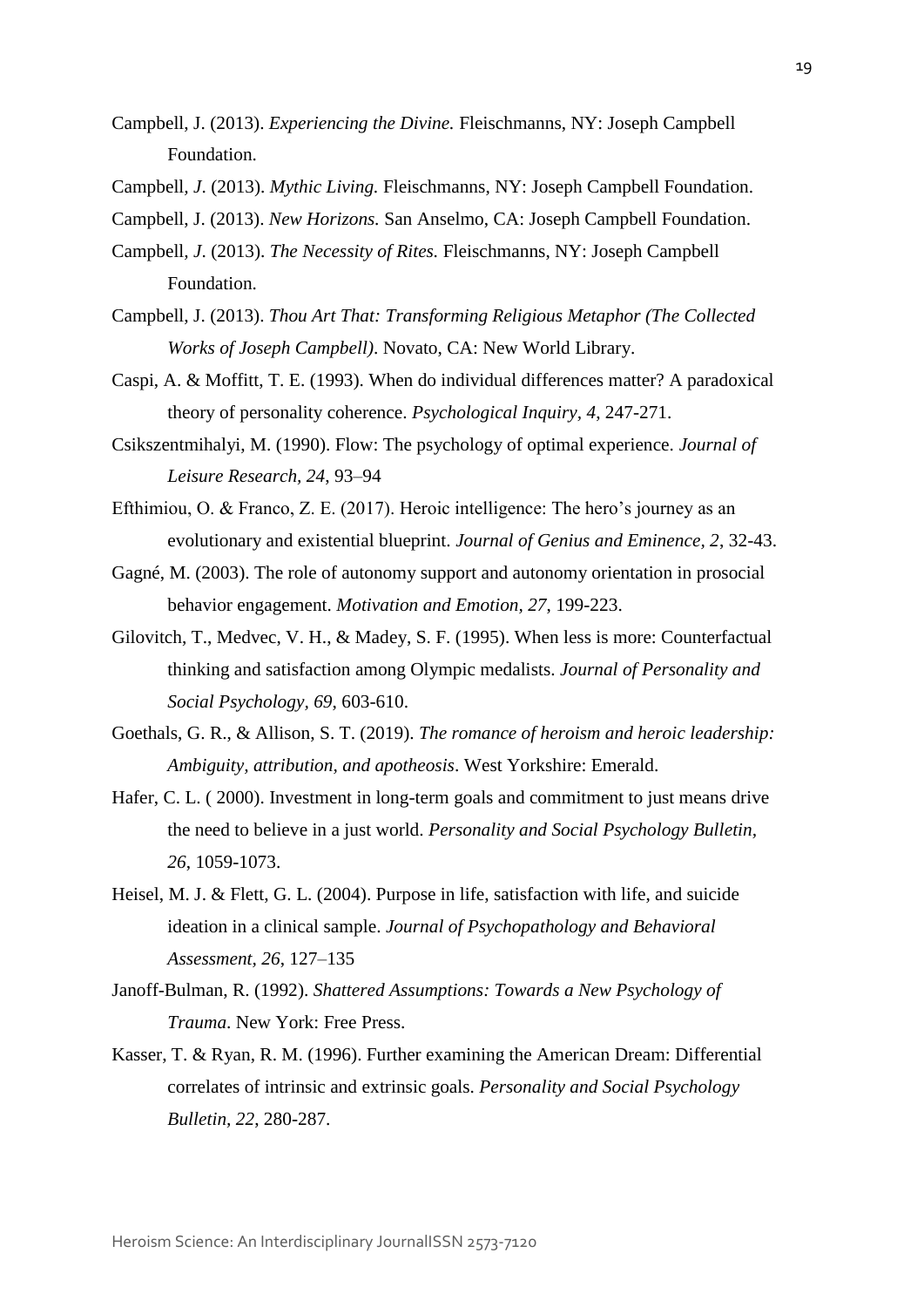- Knapen, J. E. P., Blaker, N. M., & Pollet, T. V. (2017). Size, skills, and suffrage: Motivated distortions in perceived formidability of political leaders. *PLos One*. https://doi.org/10.1371/journal.pone.0188485
- Koestner, R., Bernieri, F., & Zuckerman, M. (1992). Self-regulation and consistency between attitudes, traits, and behaviors. *Personality and Social Psychology Bulletin, 18*, 52–59.
- Kray, L. J., George, L. G., Liljenquist, K. A., Galinsky, A. D., Tetlock, P. E., &Roese, N. J. (2010). From what "might" have been to what "must" have been: Counterfactual thinking creates meaning. *Journal of Personality and Social Psychology, 98*, 106-118).
- Kulkarni, A., Anderson, W., Sanders, M. A., Newbold, J., & Martin, L. L. (2015). Manipulated flow reduces downstream defensiveness. *The Journal of Positive Psychology*, *11*, 26-36.
- Lecci, L., MacLean, M. G. & Croteau, N. (2002), Personal goals as predictors of college student drinking motives, alcohol use and related problems. *Journal of Studies on Alcohol, 63*, 620-630.
- Levenson, M. R., Jennings, P. A., Aldwin, C. M., & Shiraishi, R. W. (2005). Selftranscendence: Conceptualization and measurement. *The International Journal of Aging & Human Development, 60*, 127-143.
- Maslow, A. H. (1943). A theory of human motivation. *Psychological Review, 50*, 370- 396.
- McCullough, M. E., Emmons, R. A., & Tsang, J. (2002). The grateful disposition: A conceptual and empirical topography. *Journal of Personality and Social Psychology, 82*, 112–127.
- Moyers & Company (2018). *Joseph Campbell and the Power of Myth*. Retrieved from https://billmoyers.com/series/joseph-campbell-and-the-power-of-myth-1988/
- Park, C. L. (2010). Making sense of the meaning literature: An integrative review of meaning making and its effects on adjustment to stressful life events. *Psychological Bulletin, 136*, 257-301.
- Piff, P. K., Dietze, P., Feinberg, M., Stancato, D. M., & Keltner, D. (2015). Awe, the small self, and prosocial behavior. *Journal of Personality and Social Psychology, 108*, 883–899.